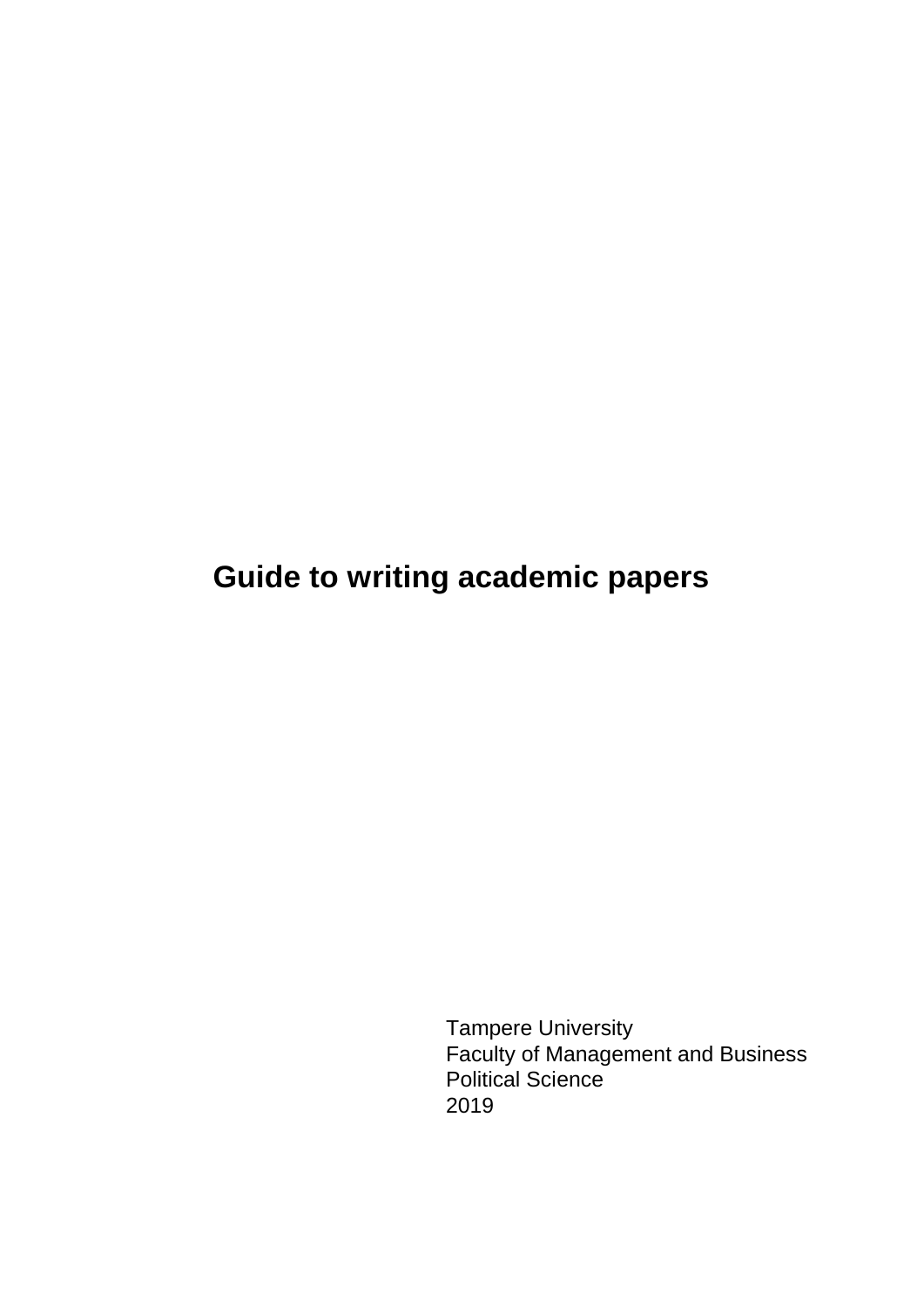## **Contents**

- 1. Introduction
- 2. Types of academic paper
	- Literature review
	- Learning diary (Lecture diary)
	- Essay
	- Literature essay as compensatory work
	- Seminar presentation
	- Thesis
- 3. Structure and form of academic papers
- 4. Layout of academic papers
- 5. References and citation practices
- 6. Bibliography

ANNEXES:

Annex 1: Model for cover sheet

Annex 2: Model for bibliography format

Annex 3: Model for abstract page of Master's thesis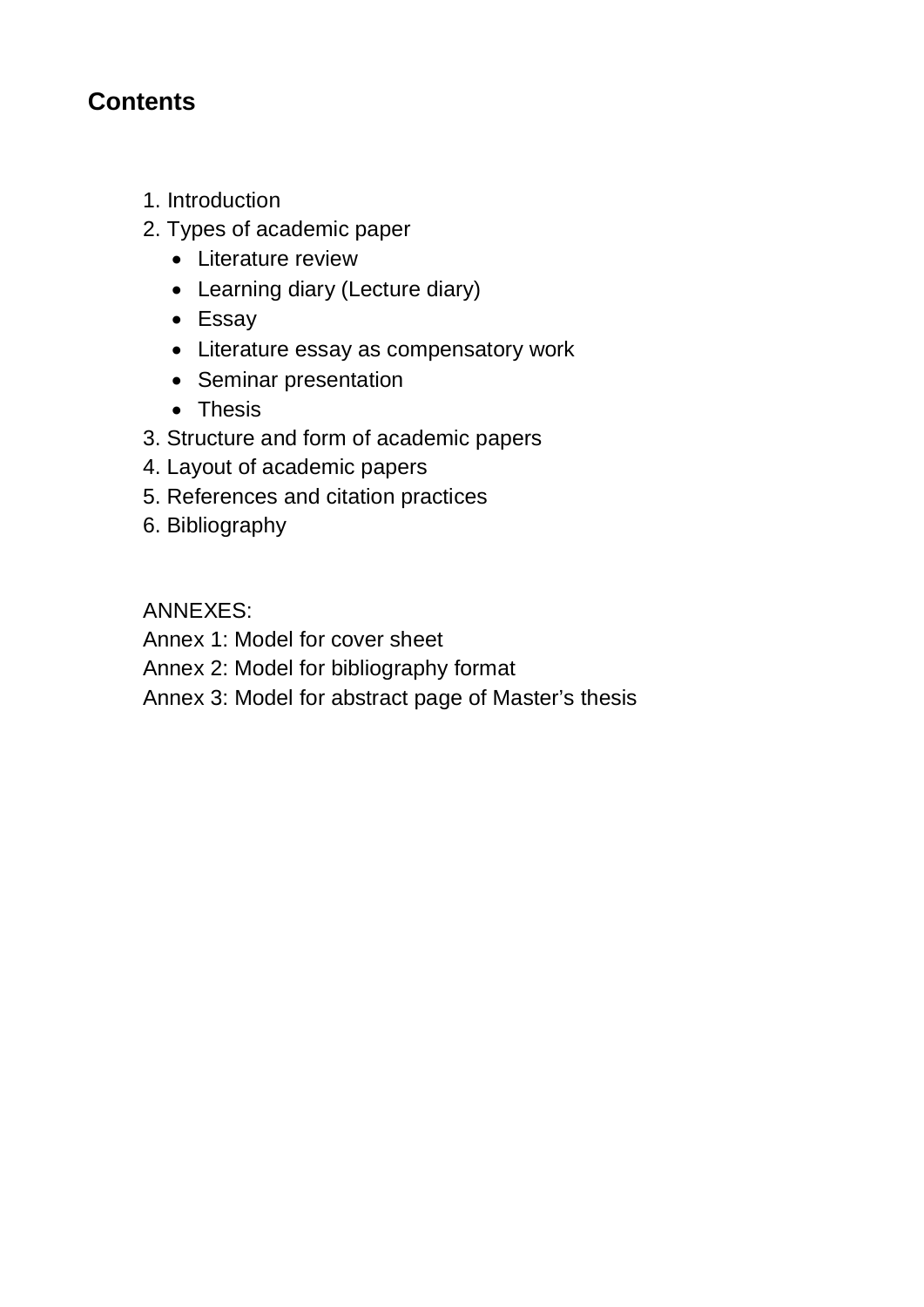#### **1. Introduction**

This booklet is a guide to writing academic papers in Political Science and International Relations / Degree Programme in Politics at the Faculty of Management and Business. It is intended as a resource for both degree students and exchange students. During your studies you are required to submit many kinds of written work, such as learning diaries, literature reviews, essays and theses. These various kinds of academic writing assignment have different purposes, aims and forms. The guidelines provided in this booklet are intended to simplify the writing process and unify the format of written presentations. It is recommended that you read the whole booklet through to familiarize yourself with its contents and, later on, refer back to it when writing academic papers.

Individual professors and teachers can issue their own instructions for papers submitted in their courses. Always make sure to check and comply with the instructions given on a course (even when they differ from those in this booklet).

Each academic paper (including learning diaries) is a totality that should stand on its own. The starting point for preparing an academic paper should be what you want to say in it. In different kinds of academic paper the focus varies. For example, in a learning diary the focal point is what you have learned during the course, and this central theme should run though the whole paper and provide its structure. Formulating the research question(s) and deciding on the research method and material are the most important steps in any research process, and they are also the most difficult. Research is a creative process, which can generate great satisfaction when you are able to successfully complete these steps.

How the work and its structure start to come together is largely dependent on the type of paper you are writing and the research questions or problem you set out to solve. Research can be either theory driven (deductive) or empirical (inductive), which also has implications for how the paper and research process proceed. This dichotomy, of course, is misleading in that every research process contains both theoretical and empirical elements from the very beginning. Even the most empirical research has a theoretical background that the research problem relies on, and even the most purely theoretical research includes some kind of research material. Writing an essay or a thesis is a

1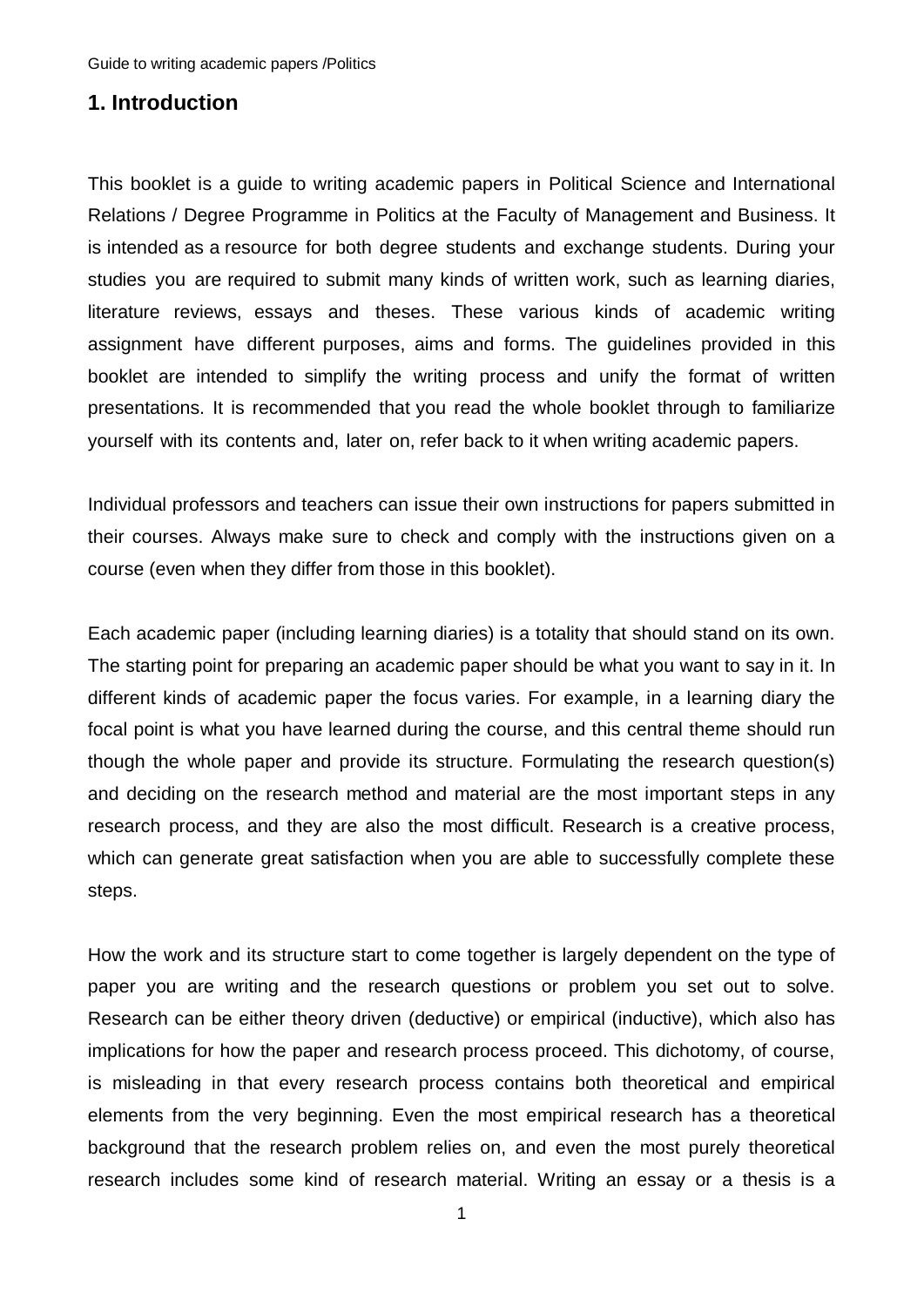continuous process of cross-fertilization between empirical data and theoretical understanding. As such, a research report is constructed piece by piece. The end result should be readable, logical and clear, and it should answer the research question(s) convincingly.

The common structure for academic papers is the following:

- Research task
- Theory and review of relevant literature
- Research problem and questions
- Hypotheses/assumptions/arguments
- Research material and methods
- Results/analysis
- Conclusions/discussion

It should be remembered that the decisions made about the structure of the paper in the beginning are not definitive but can change during the research and writing process. Sometimes the initial problem itself can change during the research process when something completely new is uncovered from the empirical material. It is good to write multiple drafts and not to place too great an importance on the early ones.

Theses often follow the above structure and it can be very helpful for other academic papers to do so as well. An essay is thesis-like (but not a mini-thesis!) in that it reflects on a specific problem from a particular point of view and uses multiple academic sources and references. An essay should also start with the research task and problem, introduce the material, discuss it and end with conclusions. A book review can follow the structure of the book and a literature review should be structured around the common themes of the books included. A learning diary should be structured around your perception of what you have learned during a course.

The aim of any research and academic writing is to increase understanding and knowledge of the phenomena it focuses on. An academic paper is primarily addressed to the academic community, which does not, however, mean that it should not be written in a style that is comprehensible to the general public. Research should always be reported in intelligible language. It is important to take note of the following: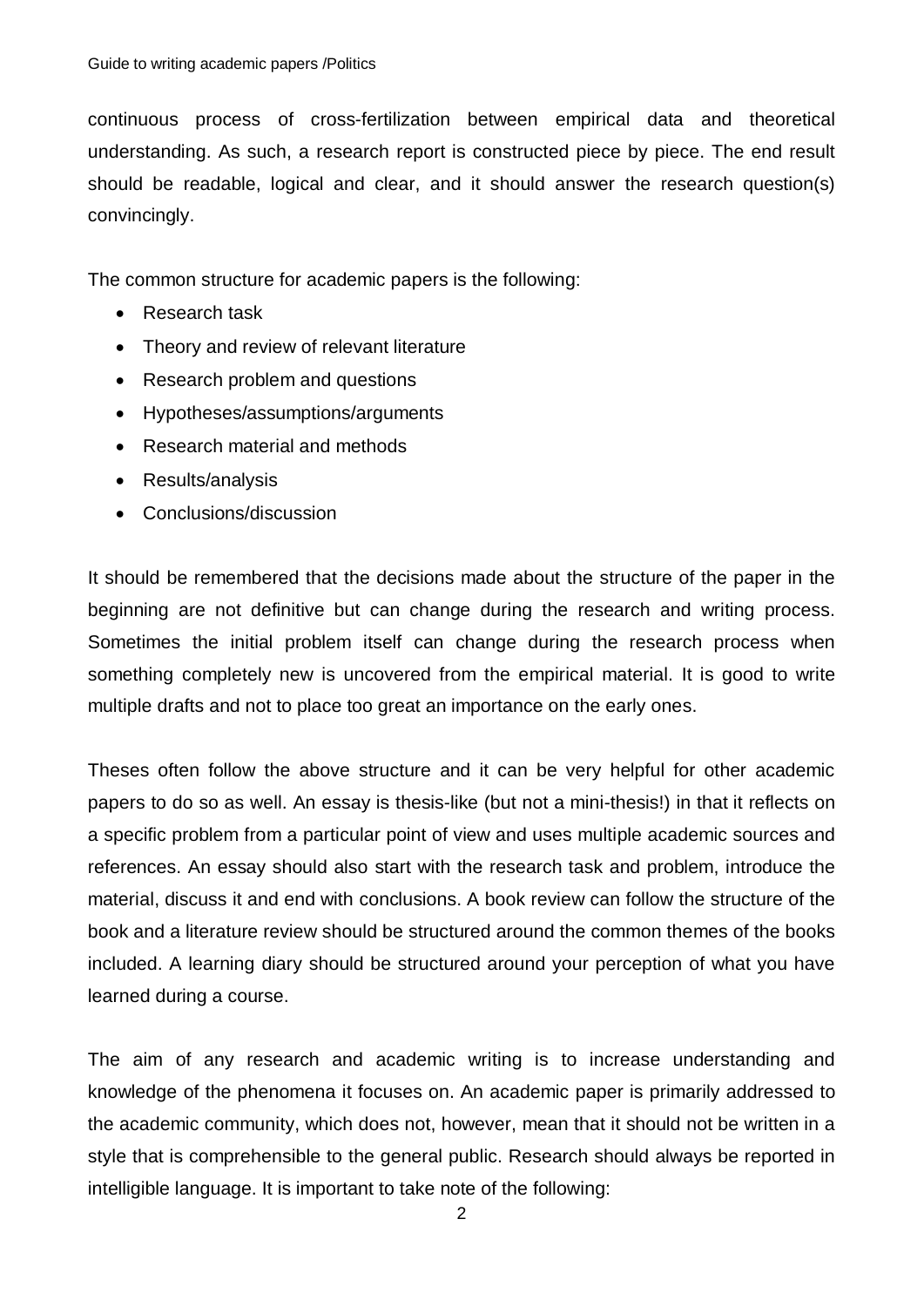## x **Textual clarity**

In any kind of written presentation, you should aim for textual clarity and readability. Careless use of language can distort your ideas and arguments and at worst can lead to serious misunderstandings.

## x **Grammar and spelling**

By following the rules of grammar and spelling accurately you can help the reader to understand your texts. Text that is full of mistakes is tiring to read and hardly inspires confidence in the validity of research itself. Make sure to use the spellcheck and grammar-check features in your text-processing software and to proofread your academic papers before submitting them.

## x **Conceptual clarity**

Concepts are central to academic writing and should be used logically. Academic concepts are meant to be exact and economic; they can function as a shorthand in specific contexts and thus save space when used correctly. Different schools of thought or subfields of political science can have different understandings of what a specific concept means; thus, it is important to define the central concepts you are using.

## x **Time**

By its nature, academic writing takes time. Clear and readable text arises from the lucidity of your thoughts, and to achieve clarity in thinking is time-consuming. It is advisable to write multiple drafts, as each draft usually helps to clarify your thoughts on the subject in question.

## x **Sources**

Each academic paper you submit should have proper references and citations and a complete bibliography (see chapter 5 for guidance on this). Failure to report sources leads to unacknowledged quotations or citations, which can amount to plagiarism.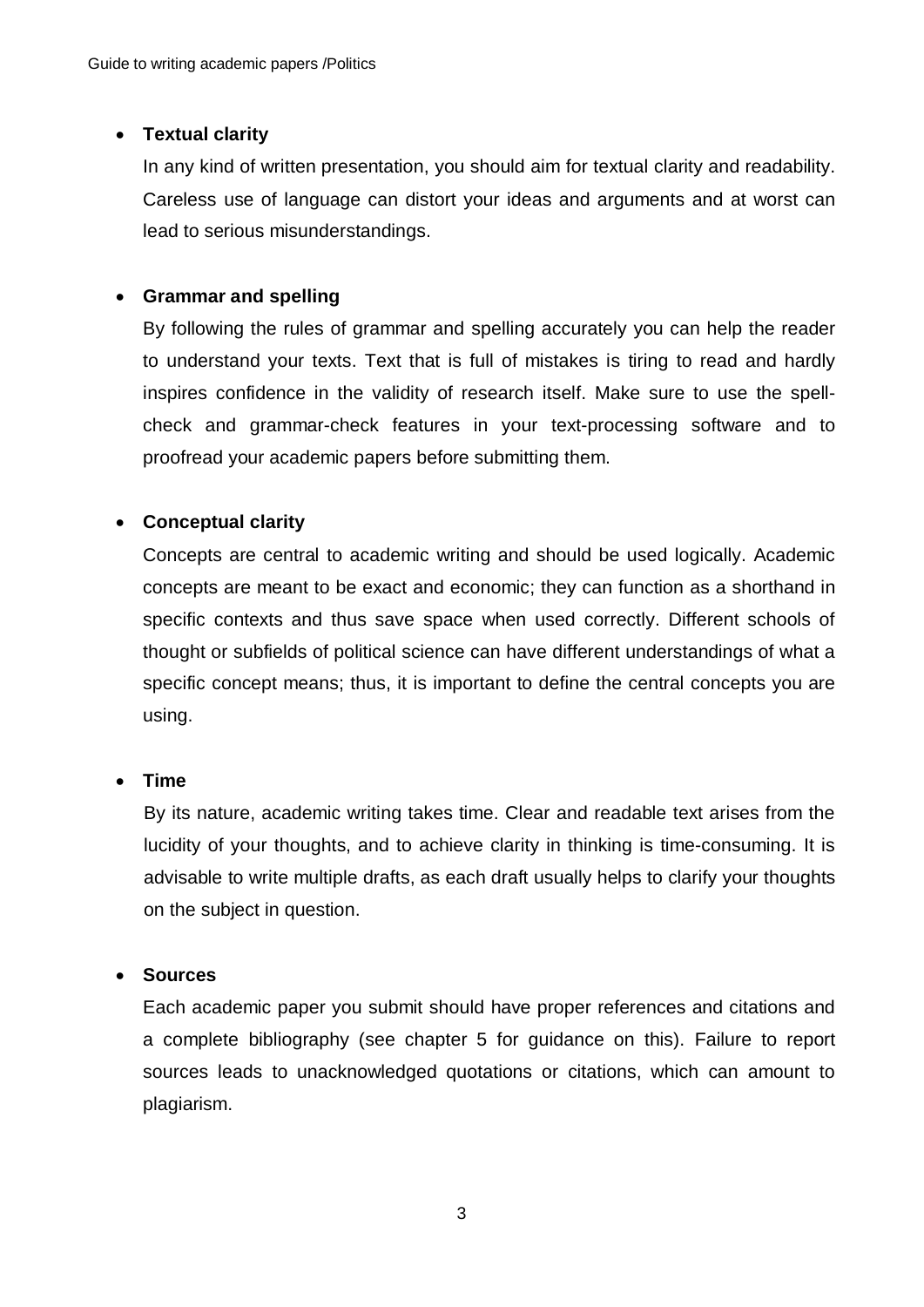## **2. Types of academic paper**

#### **Literature review**

A literature review is a presentation which summarizes the essential contents of one or several monographs or scientific articles. In a literature review, you are expected to introduce the author's/authors' key arguments and present the results of her/their analysis in a concise form. It is important to note that a series of direct quotations from the literature under inspection does not in itself constitute a literature review.

When working on a literature review, you should always keep in mind its function. The purpose of a literature review is to analyze the essential characteristics of a particular text or texts. This means that you should pay attention to the structure and the central themes of the text(s) as well as to the arguments presented by its author(s). In this sense, a literature review could be thought of as a 'full-figure photograph' of the text(s). If a literature review is part of a larger research report (e.g. a thesis), which analyzes several sources, the purpose of the review should be assessed in this context; in such a case, it would be sensible to select relevant parts of the text(s) for detailed examination. This procedure could be thought of as a 'passport photograph', for only relevant parts of the source are analyzed. Reports of this kind constitute an essential part of scientific inquiry and your skill in preparing such reports will develop through practice.

The aim of a literature review is to recount the arguments and thoughts presented in the text(s) as accurately as possible. A literature review must treat the author(s) of the text(s) respectfully and impartially, even if you, the writer of the review, do not agree with the views presented in the text(s). You should not underestimate the value of any text, nor dismiss a text only because it does not reflect your own views. **In a literature review you must clearly point out when the arguments and interpretations presented are your own.**

A review that has been prepared in a slipshod manner draws a distorted picture of the source text(s). Furthermore, a careless examination of the source text(s) can lead to the inclusion of elements that are irrelevant, inconsistent and controversial. A review that is not the result of independent and careful work becomes a fragmentary collection of quotations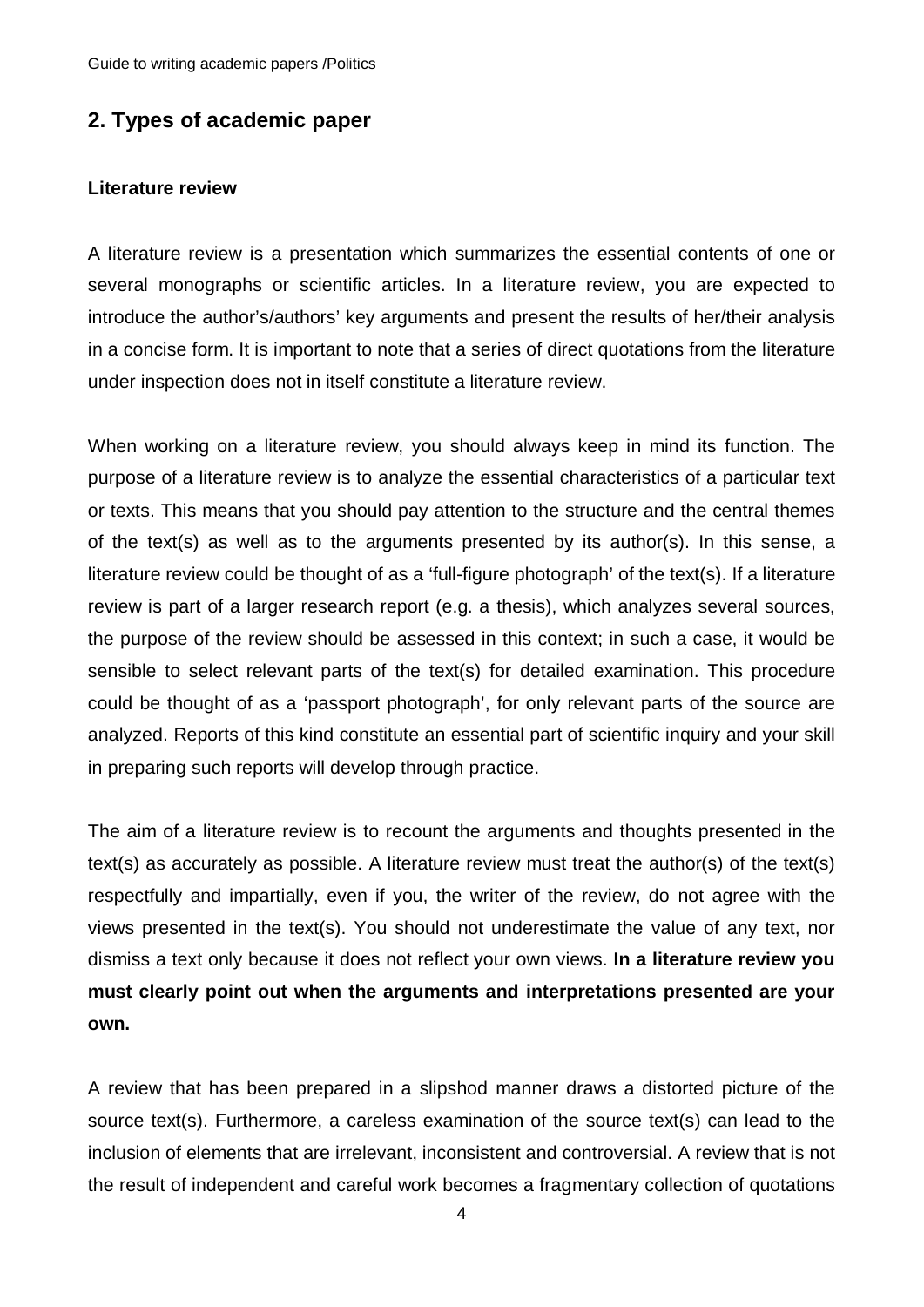and excerpts taken from other authors' texts. In such a case, if the student also fails to report the source, what results is **unacknowledged quotation, which can amount to plagiarism**. Plagiarism will be interpreted as cheating, which will lead to the rejection of the written presentation or thesis.

**Plagiarism is a serious academic offence! Plagiarism means using direct or paraphrased quotations or ideas from other sources, including both printed and online texts, in your paper** *without specifically citing* **these in a way consistent with good academic practice. Political Science and International Relations staff use a computer program which can flag possible offences against good academic practice. If you are found guilty of plagiarism, your coursework will be failed.** 

## **Learning diary (Lecture diary)**

The learning diary, also known as a lecture diary, is a tool for evaluating and reinforcing personal learning. Its purpose is to record and reflect on what has been learned through the course. The diary is an analysis, review and reflective report on the contents of the course and your learning experiences resulting from it. You should relate what was presented during the course to your own prior experience, knowledge and related readings.

The purpose of the learning diary is to comment on, evaluate and problematize themes arising during the course. It cannot consist of only describing lecture contents. In a learning diary you are analyzing critically the topics presented during the course and you are reporting your own insights, observations and reactions towards the material presented. Moreover, the new knowledge should be analyzed in the light of your earlier knowledge and experience. In a learning diary you are reflecting your own thoughts and learning process. You are explaining what new material you have learned and what remains unclear or unknown.

Your comments may be critical or complementary. Freely use material from other sources for your argumentation, but make sure to include details of those sources. **Always check** 

5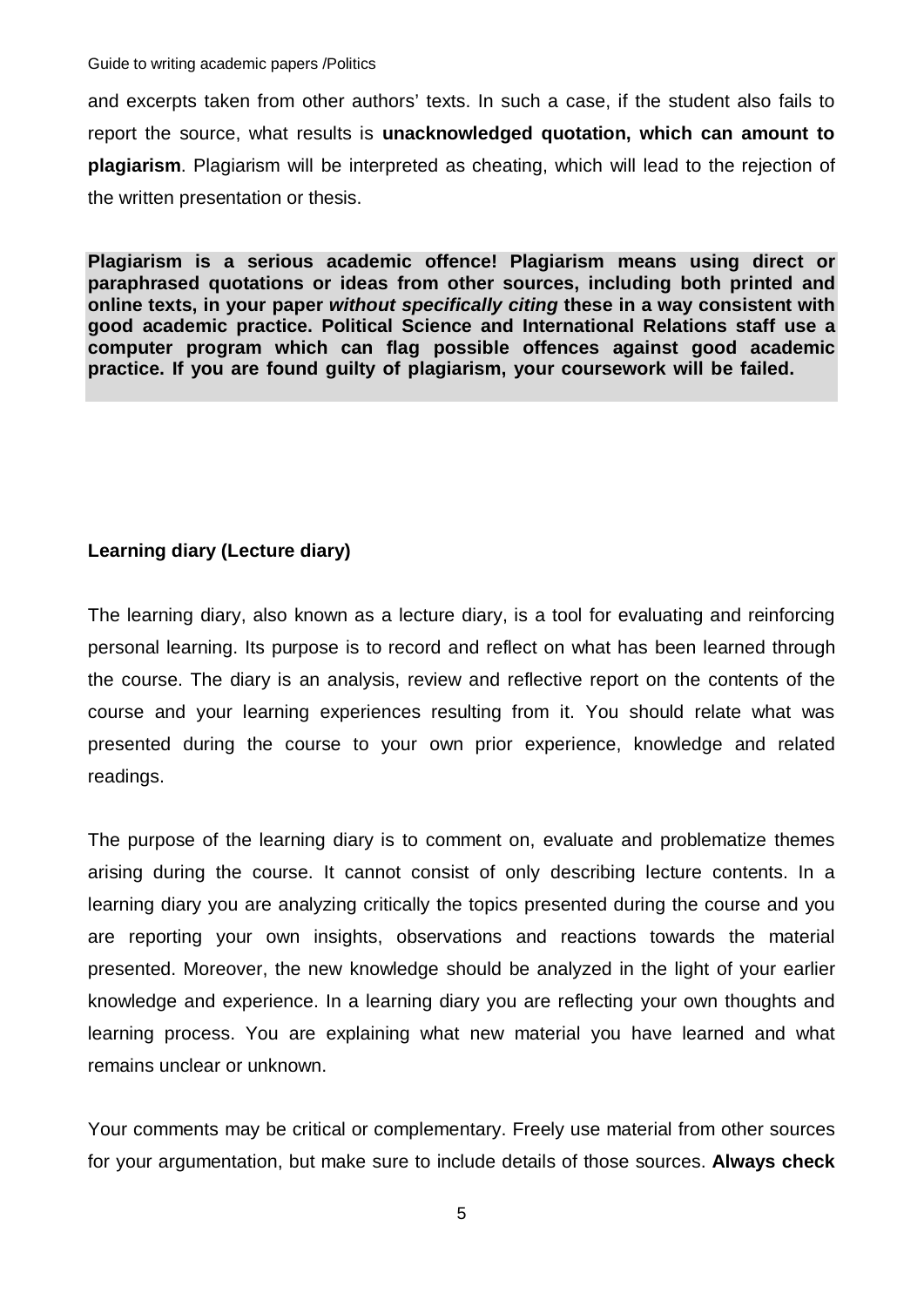**with the lecturer or teacher in charge of the course how many other scientific sources (academic articles, monographs) you need to refer to in the learning diary. Generally a minimum of two sources are required in addition to notes on the lectures.** 

The following questions may help you to reflect on what you learned from each lecture:

- 1. What new things did I learn and how are they related to something I already know?
- 2. What remained unclear after the lecture?
- 3. What meaning do the things I learned in this lecture have for me and how do they affect my thinking?

The generally recommended length of a learning diary is 6–7 pages. As in all the other types of academic paper discussed in this booklet, this **length is measured with following settings: font size 10–12 (depending on the font used); line spacing 1.5; margins (both right and left) 2 cm**. A learning diary of this length, when the course or lecture series is 20–24 hours long, should result in 2 credits.

The learning diary is evaluated on a scale of fail–5.

- Fail: you have not demonstrated knowledge or understanding of what was discussed at the lectures.
- 1–2: it is clear from the learning diary that you have attended the lectures and understand what was discussed but you have not provided a commentary or evidence of personal reflection.
- 3: you have demonstrated in the learning diary a clear understanding of what was discussed at the lectures and you comment on the lectures and reflect on your process of learning to some degree.
- x 4–5: you have shown that you are able to comment on the themes and issues discussed in the lectures by presenting coherent arguments, and have clearly demonstrated that you have reflected on your thinking and on the learning process during the course.

Note: When use of other sources is required, the evaluation takes into account their usefulness and relevance.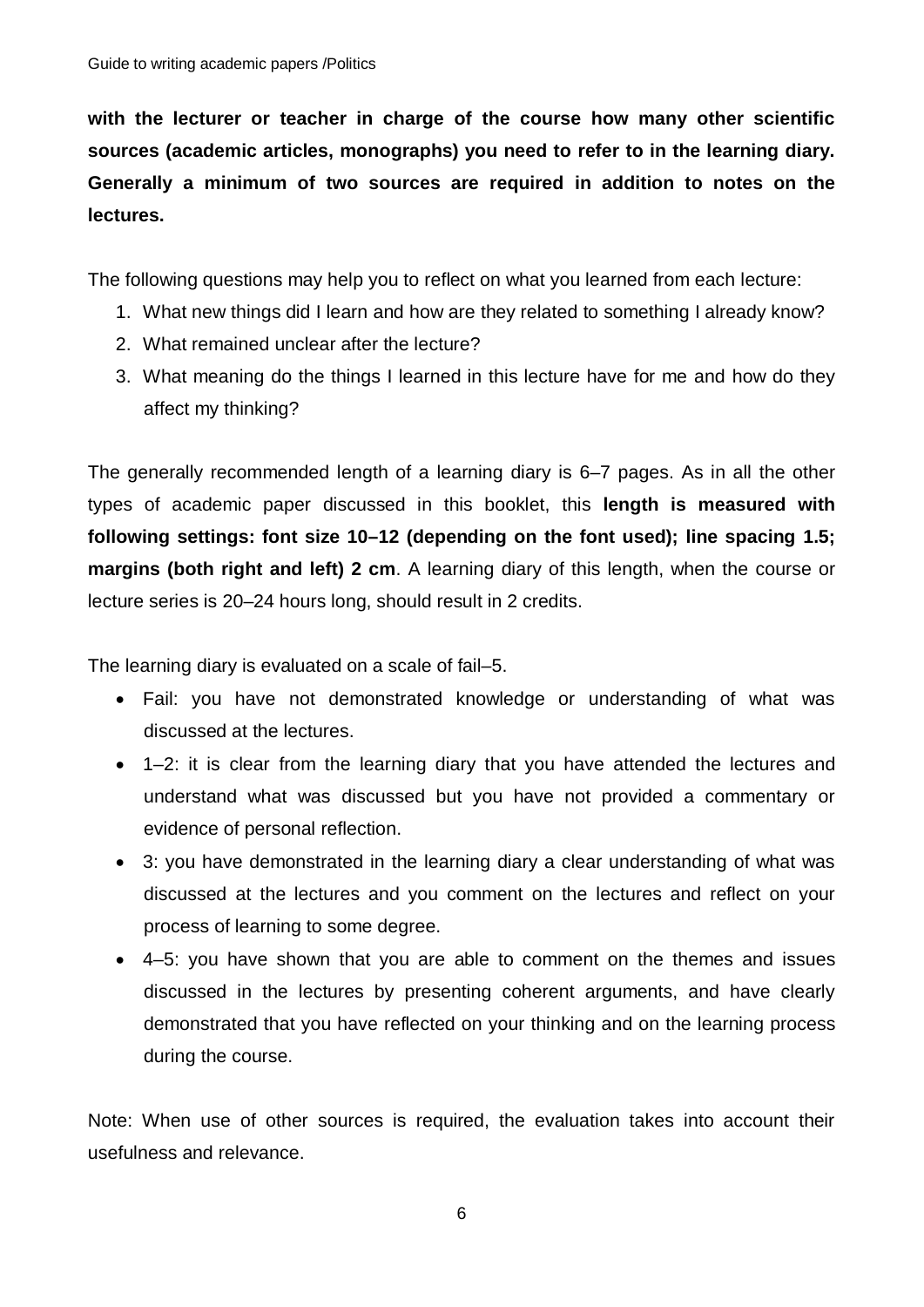### **Essay**

An essay is a piece of writing on a particular topic or theme. The objective of an essay is often to survey the literature or other material on a particular topic or theoretical or thematic discussion. In an essay, you are expected to clearly define and delimit the topic or theme of the essay, to examine and analyze the relevant material and to present your argument on the basis of this analysis. You should, moreover, familiarize yourself with the relevant debates in the field and, as far as possible, consider your own findings in the light of the arguments presented and questions raised in these debates. This procedure also allows you to show that you are aware of the canonical publications and the themes currently being discussed in the discipline (Political Science or International Relations).

A paper that relies entirely on either reporting the contents of the material under inspection or on presenting your personal opinions does not fulfil the requirements for an essay. **An essay is not a literature review**. When presenting personal views, it is very important that you support them with well-defined arguments; thus, it is imperative that the reader be able to identify clearly formulated conclusions or arguments, i.e. theses, in the text. **One of the prerequisites of academic writing is that the reader should be able to get from the text how the author has reached his conclusions**. Consequently, when arguing a specific point, it is not enough to merely state, 'I think this is so.' Although everyone is entitled to an opinion, a highly subjective position is not always interesting from the point of view of scientific inquiry.

An interactive relationship with the academic community in one's field of study (discipline) is an essential feature of scientific enquiry. This relationship may be one in which dissenting views are disregarded or, alternatively, one in which they are sharply criticized. The purpose of an academic essay is to contribute to this relationship and the relevant debate, whose focus may vary between theoretical and empirical questions. The purpose of writing an essay is, therefore, to familiarize yourself with the routines of academic debate and interaction.

7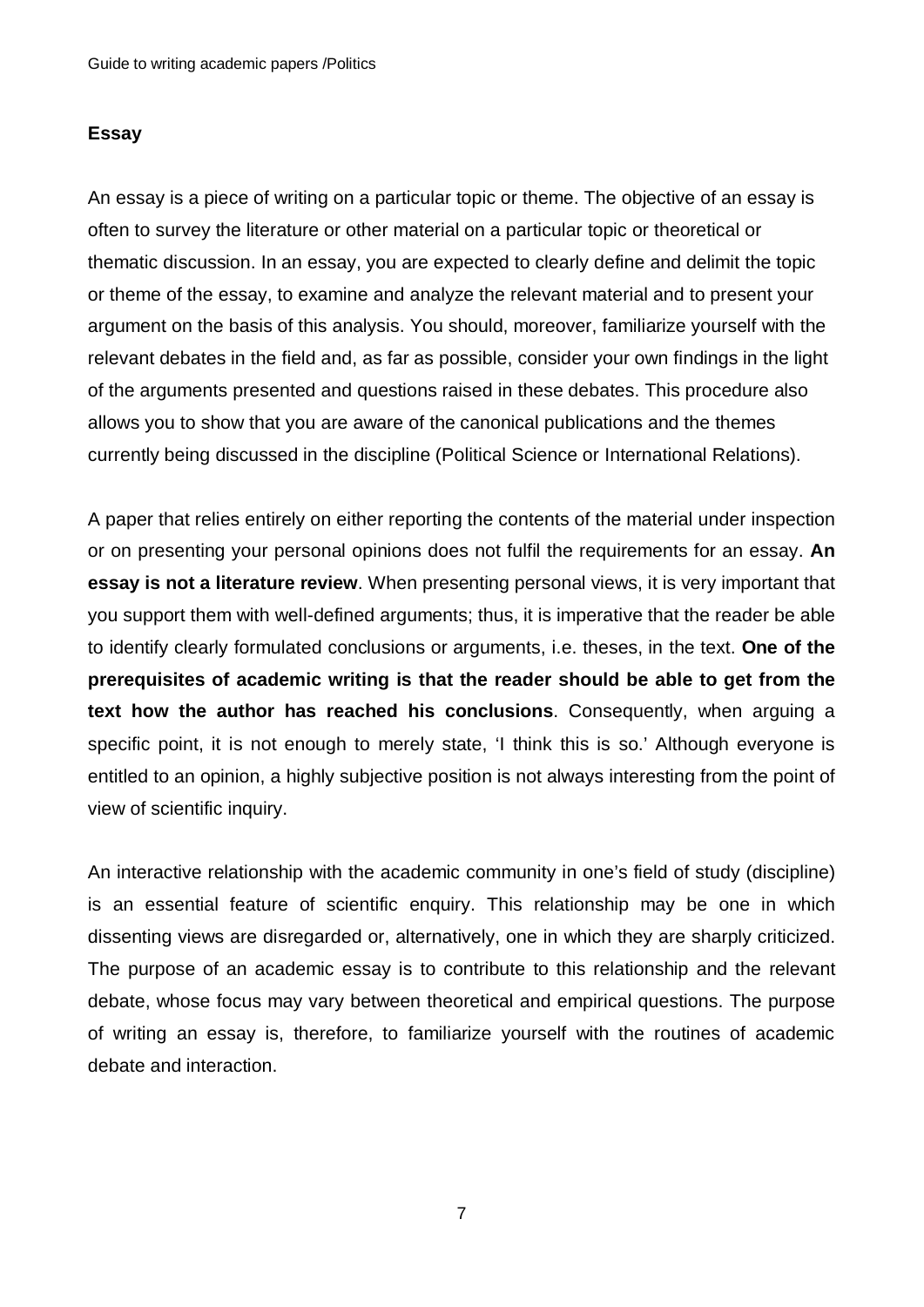#### **Literature essay as compensatory work**

It is possible to compensate for book exams (one or several books) by writing an essay. You must always make arrangements with the examiners in advance. With the examiner you can discuss and agree on the theme and scope of the essay, the book(s) it will compensate for, and its length. Furthermore, **the examiner must approve the bibliography** before you can start writing.

Again, an essay is not a literature review, but a paper on a particular theme or topic that you carefully analyze. You must define the question(s) you will cover and refer to the literature in broad terms. Focusing on only one chapter, or a few chapters, of the book(s) is insufficient. It is possible, and recommended, to use other academic sources in addition to the book(s) the essay is meant to compensate for. Citations, references and the bibliography need to be marked and listed in accordance with good scientific practice (see chapter 5).

You will receive credits for a compensatory essay according to following scale:

- 2 credits: the essay is based on a narrow use of sources, length 6–8 pages.
- 4 credits: the essay is based on a moderate use of sources, length 10–12 pages.
- 5 credits: the essay is based on a broad and resourceful use of sources, length 14– 16 pages.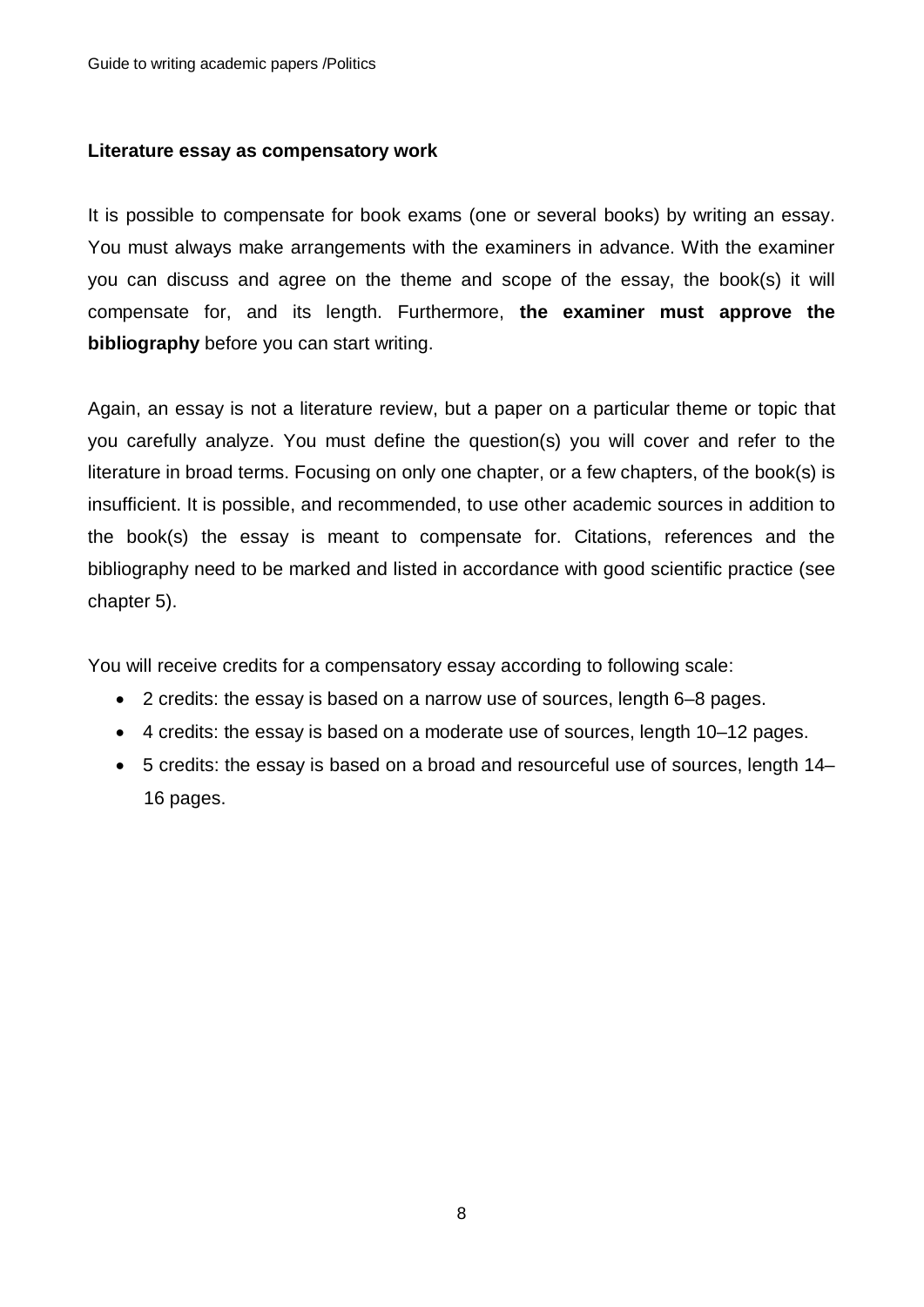#### **Seminar presentation**

A seminar paper or presentation prepares you for more far-reaching research. Its aim is to help you to understand the nature of larger research reports, such as articles or monographs. Literature reviews and essays usually constitute an essential part of the writing process of a larger academic work. Seminar papers are also intended to familiarize you with the various procedures and practices that apply to written and oral presentations.

The purpose of seminar work is to give you an opportunity to come to grips with the different stages and procedures in scientific thinking and the research process. The final research report, however, is not a description of this process but a medium for presenting the results of the process. It is for this reason that the structure of the presentations that precede larger research reports – the proseminar paper (undergraduate seminar paper) and subsequent seminar presentations – are allowed to differ slightly from that of the final report, i.e. Bachelor's or Master's thesis. A seminar presentation may be structured as a research plan or outline, whose function is essentially to identify the stages in the forthcoming writing process and to divide the research project into smaller, more manageable parts. However, a seminar often constitutes an independent and distinct whole, which means that a seminar presentation may also be regarded as a 'mini-thesis'. You should always discuss the scope and nature of a seminar presentation with your supervisor.

Seminars rely on independent work, which is supported by small group tutorials and by personal supervision. Seminar presentations also give you an impression of how your main contribution – the Bachelor's or Master's thesis – will be evaluated. For this reason, particular attention is paid to the following points in seminar work:

- Clear formulation of the research problem and research question(s)
- Consistent and appropriate reporting of research material
- Acquisition and use of diverse sources and material
- Resourceful use of the material and methods of analysis
- Argumentation and articulation of conclusions
- Style and grammar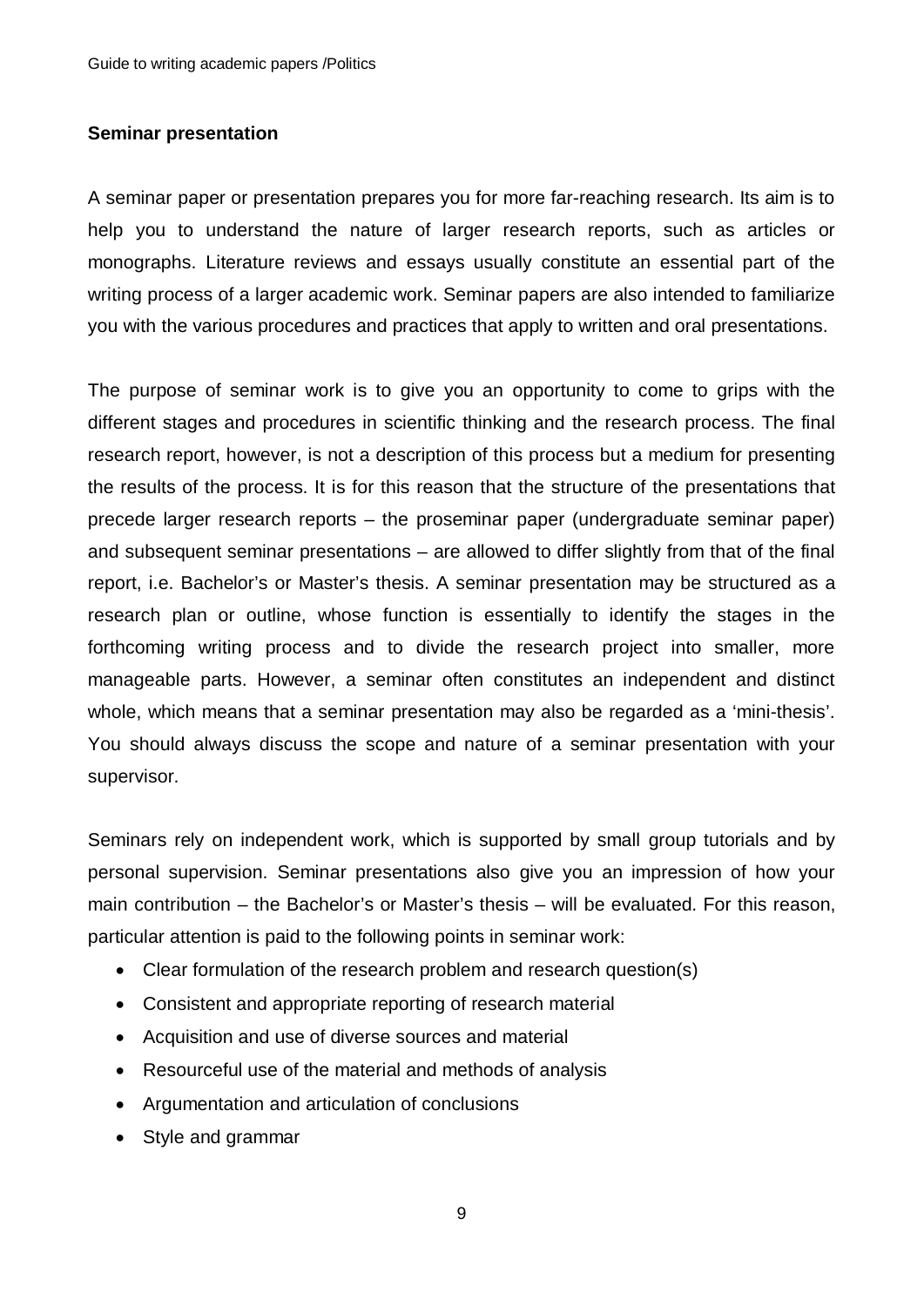The first task when preparing a seminar presentation is to define the topic of the presentation, which can be surprisingly difficult. It is helpful to begin by making a distinction between the *topic* and the *title* of the presentation. The topic refers to the contents of the paper and to the questions raised in the text, whereas the purpose of the title is to describe the structure and the organization of the paper as precisely and concisely as possible.

As a general rule, the definition of the topic is presented during the early stages of a seminar, when you are expected to prepare an idea paper, a synopsis or an outline of the presentation. The idea paper should be approximately one page (c. 350 words) long. At this stage you should consider what theme or problem area you are interested in. In this regard, the organization of the study programme into modules that cover specific theoretical and empirical areas of study may prove helpful. There may also be other material available that helps you to become aware of the structure of the discipline and to choose an area of study that is of particular interest to you. **In order to be successful you must be well motivated.** Consequently, you should not expect to be given a topic, although it may be useful to discuss your topic with members of the teaching staff as well as with researchers who are experts in that particular field. In any case, the final selection of a topic should be made with your thesis supervisor or seminar teacher.

Having selected a theme, you should start analyzing the topic. The aim is to identify clearly defined research questions, to which the paper seeks answers. When formulating research questions, you should find out what the relevant research in the area is, as well as the questions that have been investigated in these studies. The idea of a research question is to highlight specific elements of the topic and, at the same time, to limit the object of study so that the analysis can be conducted within the scope of the time and resources available. The tentative analytical structure of the presentation emerges from this preparatory work.

Technically, a seminar presentation usually starts with an introduction to the research area and research question(s). At the same time, you have an opportunity to explain why your perspective is justified and meaningful.

10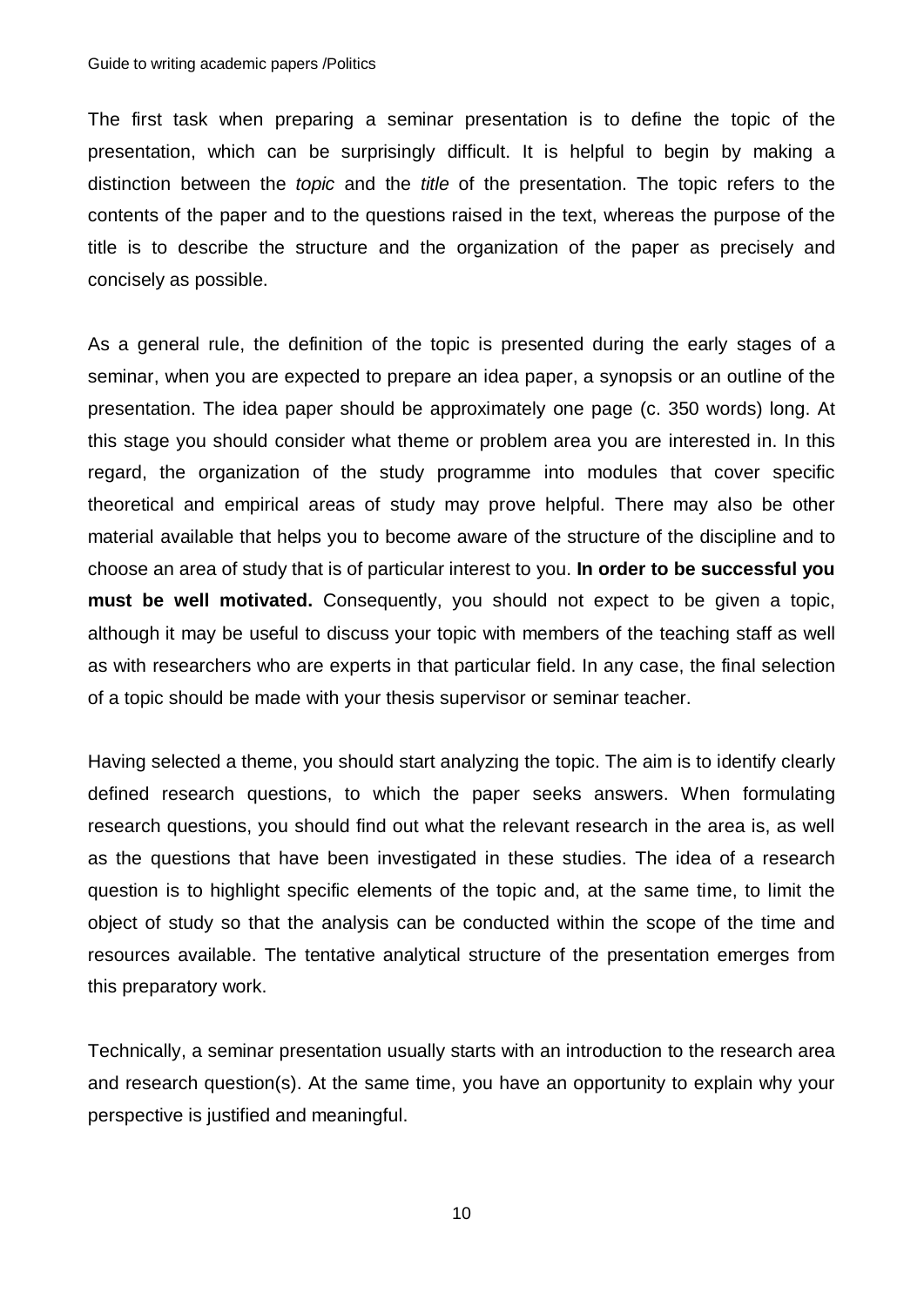When choosing a topic and formulating specific research questions, you should spend some time tentatively exploring relevant sources and thinking how it is possible to access these sources. There is, however, no need to collect large amounts of material in the early stages of a project, as this might both prove pointless and involve unnecessary expense. The most important thing is to **make sure that the presentation relies on sources that are relevant to the topic, readily available and representative of the area of study***.* The analysis of some sources may also require special skills, such as knowledge of foreign languages, special terminology or foreign languages or expertise in quantitative data analysis or text analysis.

**You should not start to write the final version of the presentation until you have properly digested the source material. It is also ill-advised to finalize the structure and organization of the presentation before you have gone through all the stages of the research process.** 

It is generally only after these stages that you will be able to give the paper a title. The title should communicate to the reader the theme of the paper and the problem examined in the presentation as well as the organizing concepts that refer the reader to the theoretical orientation and background of the study. A title should be brief and apt; it should arouse the reader's interest but not promise more than the presentation can deliver.

Often, academic texts have a subtitle in addition to the main title. The idea here is to use the main title, which may even be slightly dramatic, to capture the reader's interest in the text and a subtitle to communicate the theme, the problem and the organizing concepts. A metaphorical main title should always be supplemented by a subtitle.

The research process normally proceeds in the order that has been described above. There are, however, no hard and fast rules governing this process; rather, the process tends to reflect the personal preferences of the student and the specific piece of research.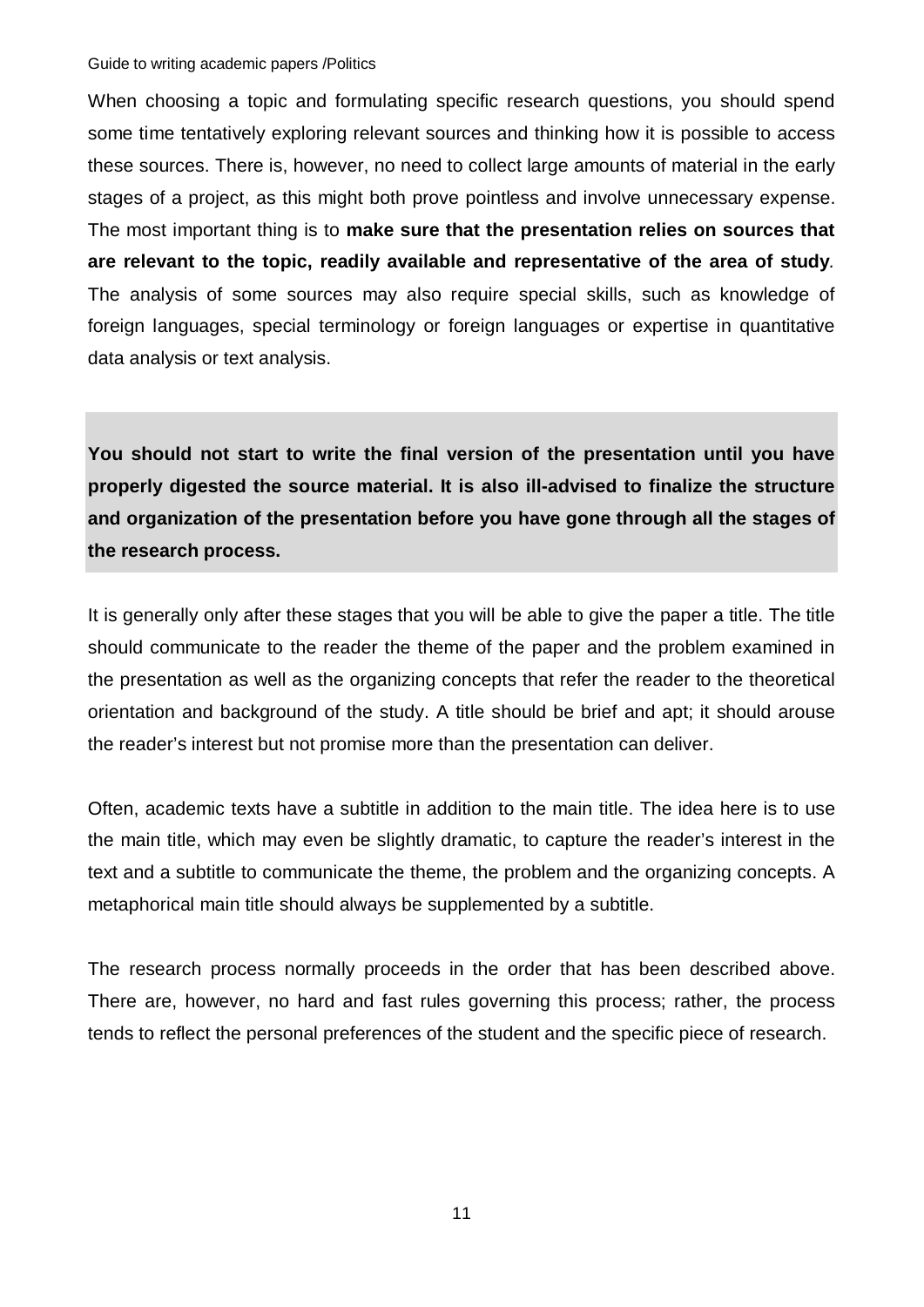## **Thesis**

The general requirements for Bachelor's and Master's theses can be found in the curricula guides.

It is important to note that a Bachelor's thesis is not intended as a small-scale Master's thesis. Rather, it is an independent and distinct piece of work, the preparation of which you should discuss with your supervisor. A Bachelor's thesis is submitted at the end of Intermediate Studies and requires the knowledge and skills provided by the studies completed so far.

The process leading to a Master's thesis starts when you reach Advanced Studies. As this process may vary slightly from one discipline to another, you should get to know the directions given specifically for your major subject. A thesis should have proper references and citations and a bibliography (see chapter 5 for guidance). Failing to report sources leads to unacknowledged quotations or citations, which can amount to plagiarism. All academic papers are evaluated on the scale of fail–5.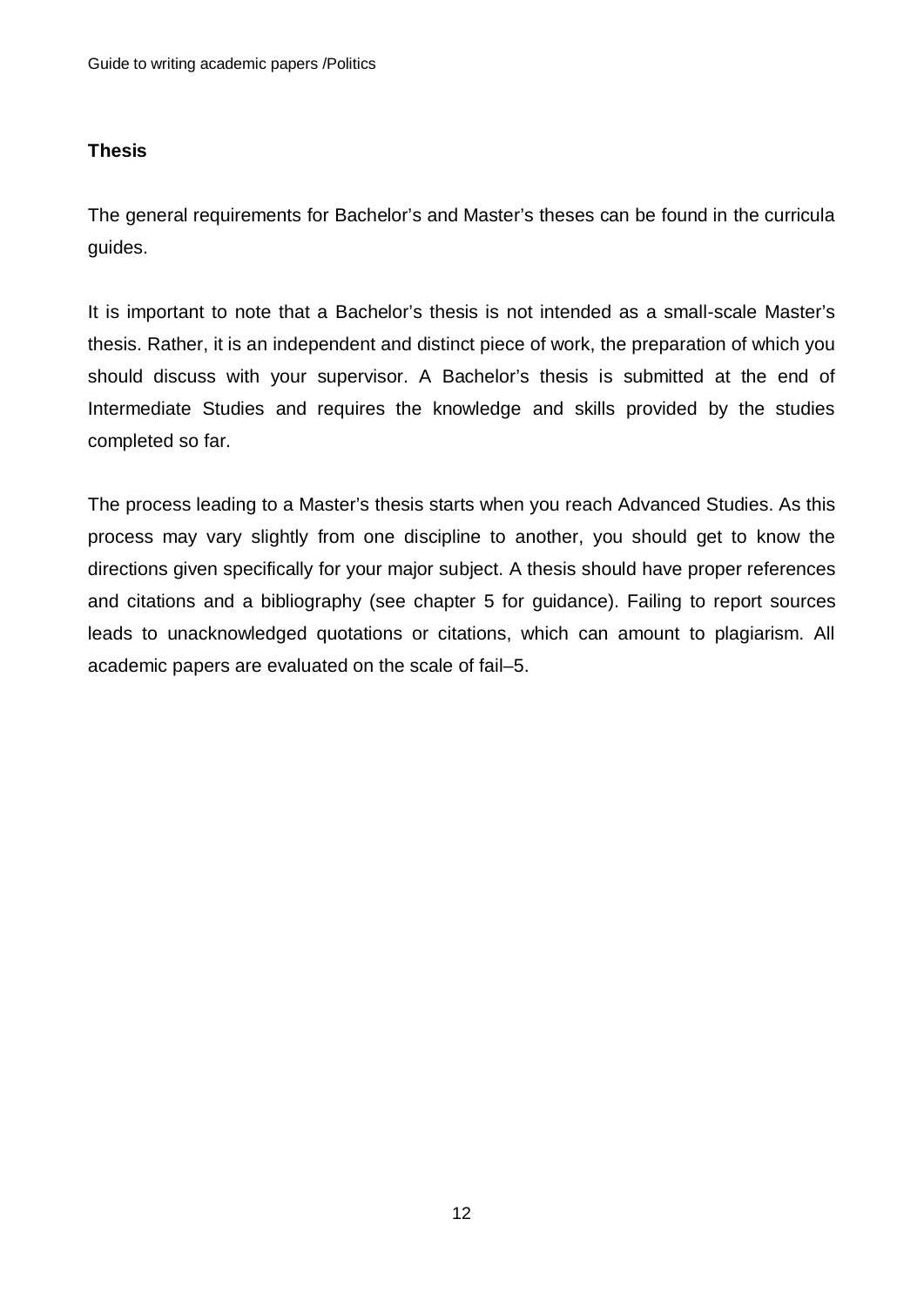## **3. Structure and form of academic papers**

The structure of an academic paper should be as follows:

- Cover sheet (see annex 1)
- Table of contents
- Body text (page numbering starts on the first page of the body text)
- $\bullet$  End notes (if you choose to use them)
- $\bullet$  Bibliography (or reference list)

**All academic papers should** follow the same logic of composing a title, referencing, marking citations and bibliographies as discussed above. Master's thesis also includes an abstract (see Chapter 4 and annex 3).

Academic papers should be written in formal (as opposed to colloquial) language, which is also precise and grammatically correct. A paper must not rely on exclusively personal views, nor should it be a mere collection of quotations. Seminar presentations at a more advanced level, as well as theses, should include a chapter that summarizes previous debate on the specified topic or theme. In this respect, it is important that you are familiar with the classics and the essential contemporary research, which is discussed in relevant academic journals. Your ability to locate relevant sources of information that help to elucidate the research question, your skill in analyzing this information in the light of your own ideas and in synthesizing separate pieces of information, and your ability to draw conclusions on the basis of this analysis will determine the quality of your personal contribution.

The requirements for the substance of a paper include the following:

- Clear definition of the research topic
- Logical progression of analysis
- Relevant selection of sources
- Conceptual clarity
- Precise and well-argued conclusions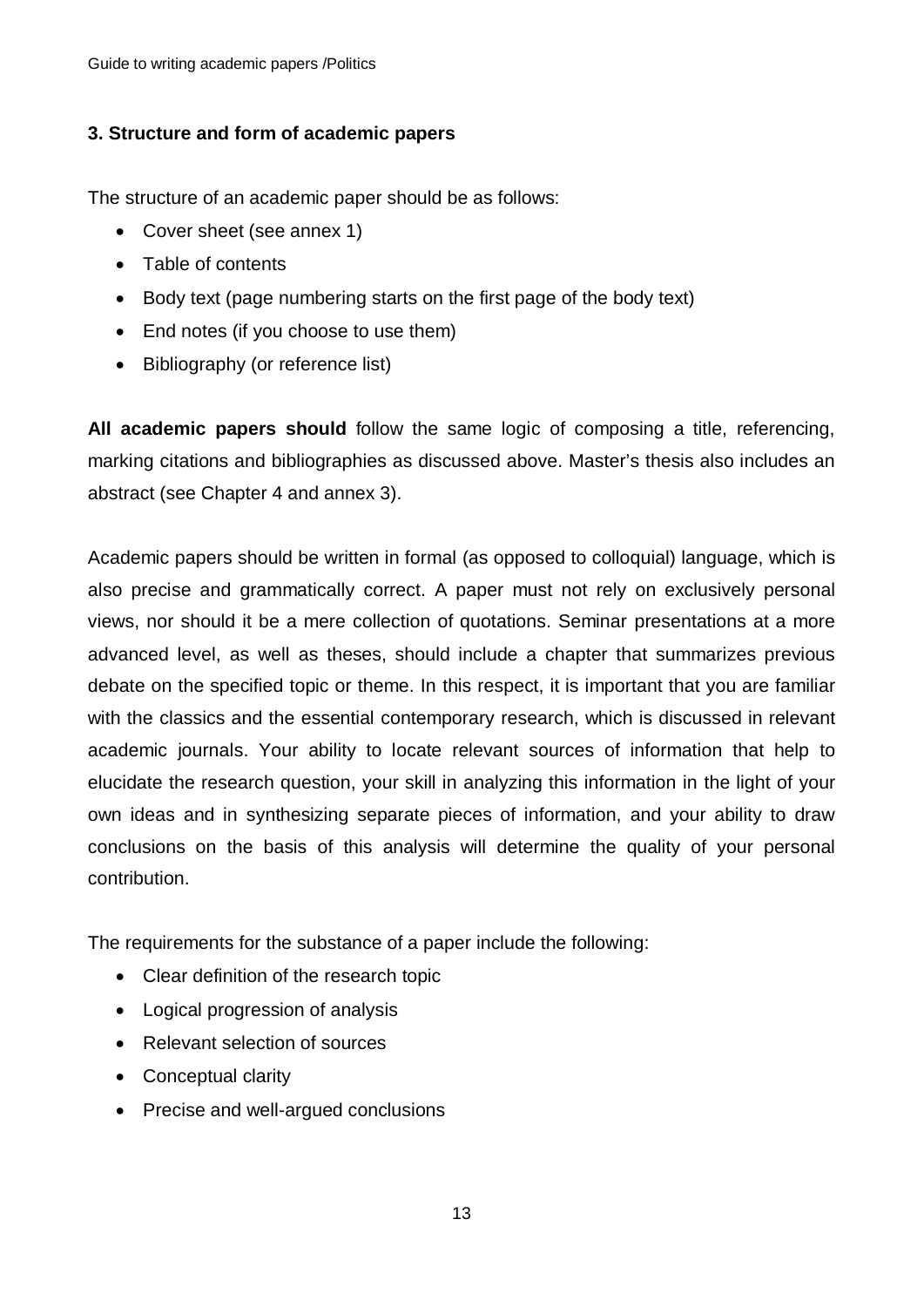When planning a paper, it is often useful to compose a concise (approx. 1 page long) outline of the analytical structure of the paper. The purpose of the outline is to help you to organize the research process. In the early stages of preparing a paper, you must decide the order in which you are going to present the different parts of the analysis. The following guidelines may be helpful:

- **1. A paper should go straight to the point.** Academic papers generally start with an introduction, which orients the reader to the subject in question. An introduction is necessary if the topic or the treatment of the topic is unconventional; otherwise, the introductory section may be omitted. You should avoid writing a lengthy and unfocused introduction. A research paper may begin directly with an introduction to the analytical framework or purpose of the presentation. In this case, you should explain the problem investigated in the paper and the aim of the study. You should also define the concepts employed in the paper, discuss the relations between these concepts and, whenever feasible, consider the theory underlying the concepts. If a specific research technique or methodology plays a pivotal role in the analysis, this can also be reported at the beginning of the presentation.
- **2. You should try to find the essential, most representative and most recent sources** and concentrate on the crucial and relevant parts of these sources. It is advisable that you familiarize yourself with articles published in relevant academic journals and use them. The objective is to construct an interpretation of the subject under discussion that is as clear and well-argued as possible. A superficial examination of many sources does not always yield the best results. On the other hand, you should avoid referring exclusively to one source. Encyclopaedias, handbooks, yearbooks and similar sources may be referred to in a seminar presentation or thesis. In principle, you should always use primary sources. Although this is not always possible, you should nevertheless avoid using oversimplified secondary sources that recount the findings of earlier studies inadequately or inaccurately. Whenever possible, you should **refer to a source in the original language and preferably use the latest edition of a book**.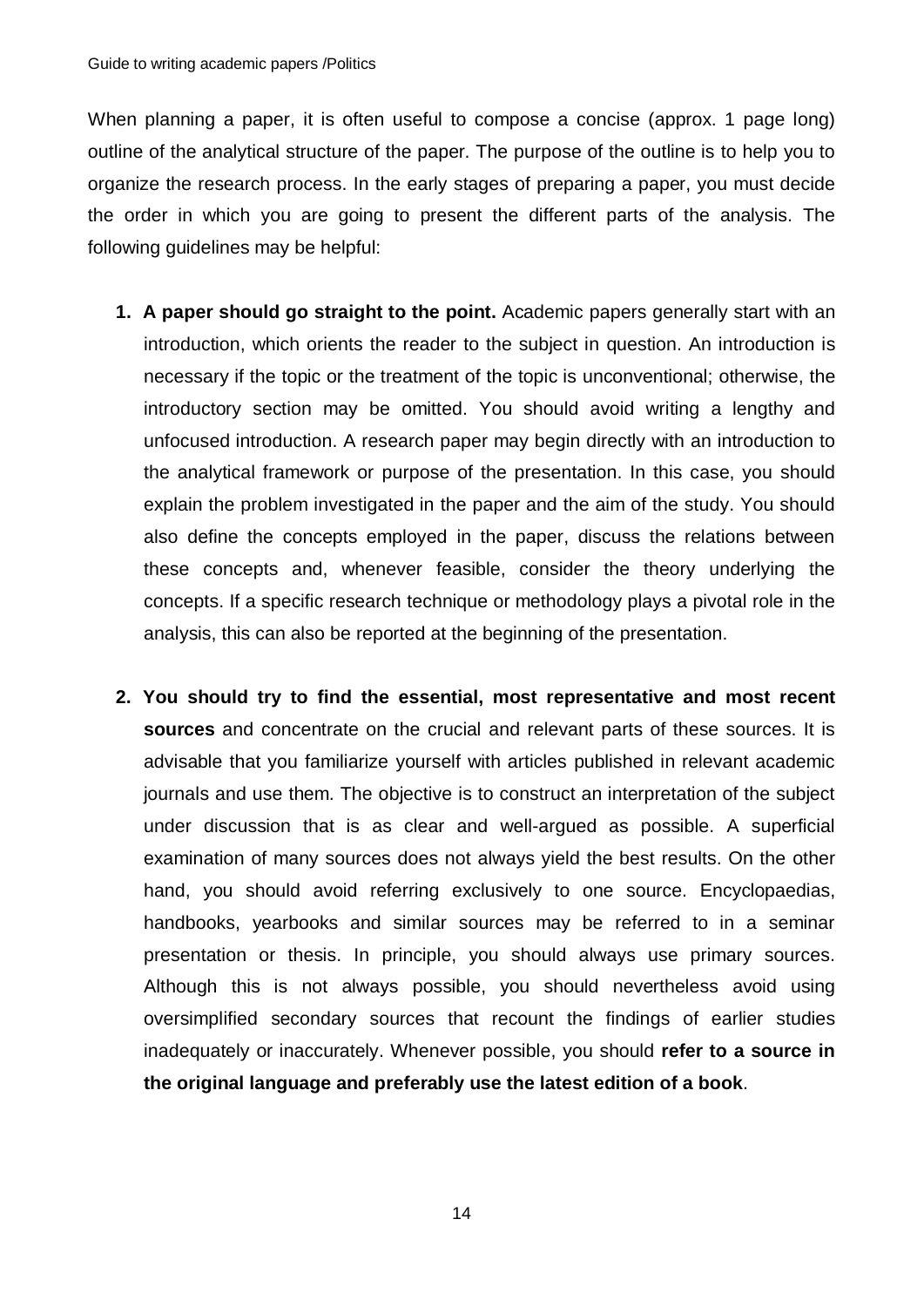**3. You should strive to explain things in your own words. Lengthy verbatim quotations should be avoided.** Direct quotations are acceptable when they are carefully considered and justifiable. An academic text consists of references to other people's texts and ideas, and of your own writing and thinking. It is important to carefully distinguish between the two. This distinction becomes clear when citations and references are properly marked (see chapter 5).

Citations are the building blocks of your argumentation, and your writing presents your own reflections on the research literature and the results of your research. There are two types of citation: **paraphrasing** and **direct quotation.** When you paraphrase, you report someone else's argument in a condensed form and using your own words. Direct quotation must be clearly separated from the body text. Direct quotations less than two (2) lines long are to be put in quotation marks. Those ones over two lines long must be 'displayed', i.e. using a smaller font (11), line spacing 1, indentation more than that of the body text and no quotation marks (see examples below). You should use direct quotations when you want to emphasize particular phrases in the text, i.e. when paraphrasing is not possible without distorting the meaning of the original phrase or when there is an exceptionally vivid figurative expression in the original text.

Some texts require more direct quotations than others; for example, a text analysis may require more than an analysis based on statistics. Direct quotations must be copied verbatim from the text or translated from the original language as accurately as possible. Direct quotations are always presented in the language you are writing in and the quotation in the original language is inserted in a footnote (see the example below). It is also required that the name of the person responsible for the translation be inserted in parentheses after the translation, unless this information is given, for example, in the introduction.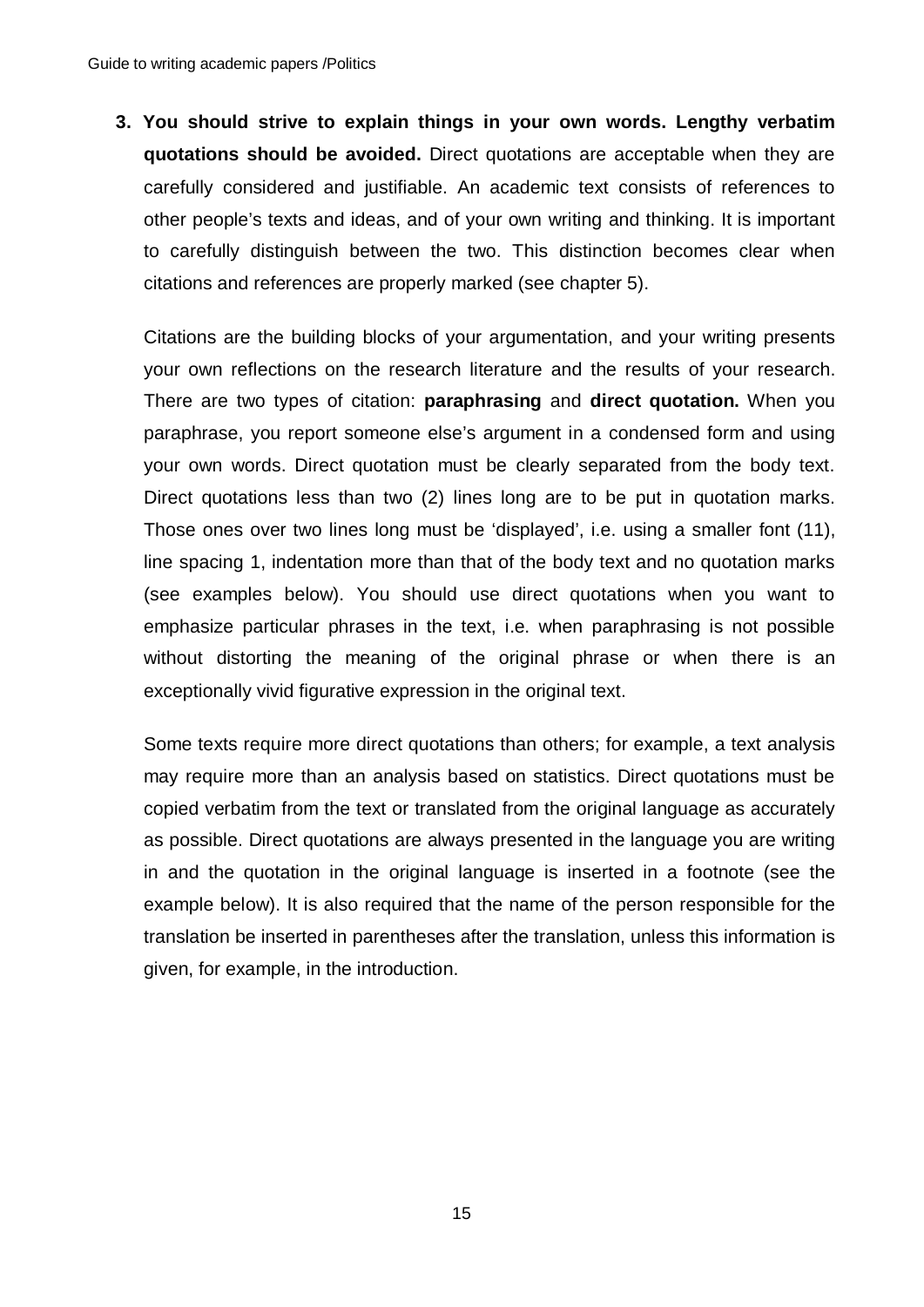<u>.</u>

## **Example: Original text in a footnote**

Peace research analyses the causes of war and the preconditions of peaceful social relations. As Gaston Boutoul describes the assumptions underlying peace research:

All the aspirations of pacifists and all the hopes to create an polemic-proof world, that is, a world where war is banned, are implicitly based on one postulate that identifies war as a pathological state and the sociological equivalent of a disease. Conversely, peace is identified as the normal state, that is, good health. (Translation  $N.N.$ )<sup>1</sup>

If you are uncertain about the translation of a particular word or phrase, you may refer to the phrase in the original language in a footnote or in parentheses after the word or phrase in the text. This procedure applies especially to concepts that are difficult to translate.

There is usually a lesser need for direct quotations in an empirically oriented presentation. The aim is to present the basic material and the essential background studies with the help of concise commentaries. In this context, it is usually enough to document the source material paragraph by paragraph – unless the structure of the text requires a different strategy. In larger research papers, the theoretical background and debate may be surveyed in essay-type chapters.

**4. Since you must analyze a source from the perspective of the problems investigated in your study, you should include and scrutinize only relevant pieces of information**. You should then make a synthesis of different pieces of information, which you have absorbed from different sources, and present this synthesis in a clear and concise fashion.

 $<sup>1</sup>$  "Toutes les aspirations pacifistes, tous les espoirs de créer un monde polémofuge, c'est-à-dire dont la</sup> guerre serait bannie, sont implicitement fondés sur un postulat : celui qui assimile la guerre à un état pathologique, à l'équivalent sociologique d'une maladie, alors que la paix serait l'état normal, c'est-à-dire la bonne santé." (Boutoul 1967, 229)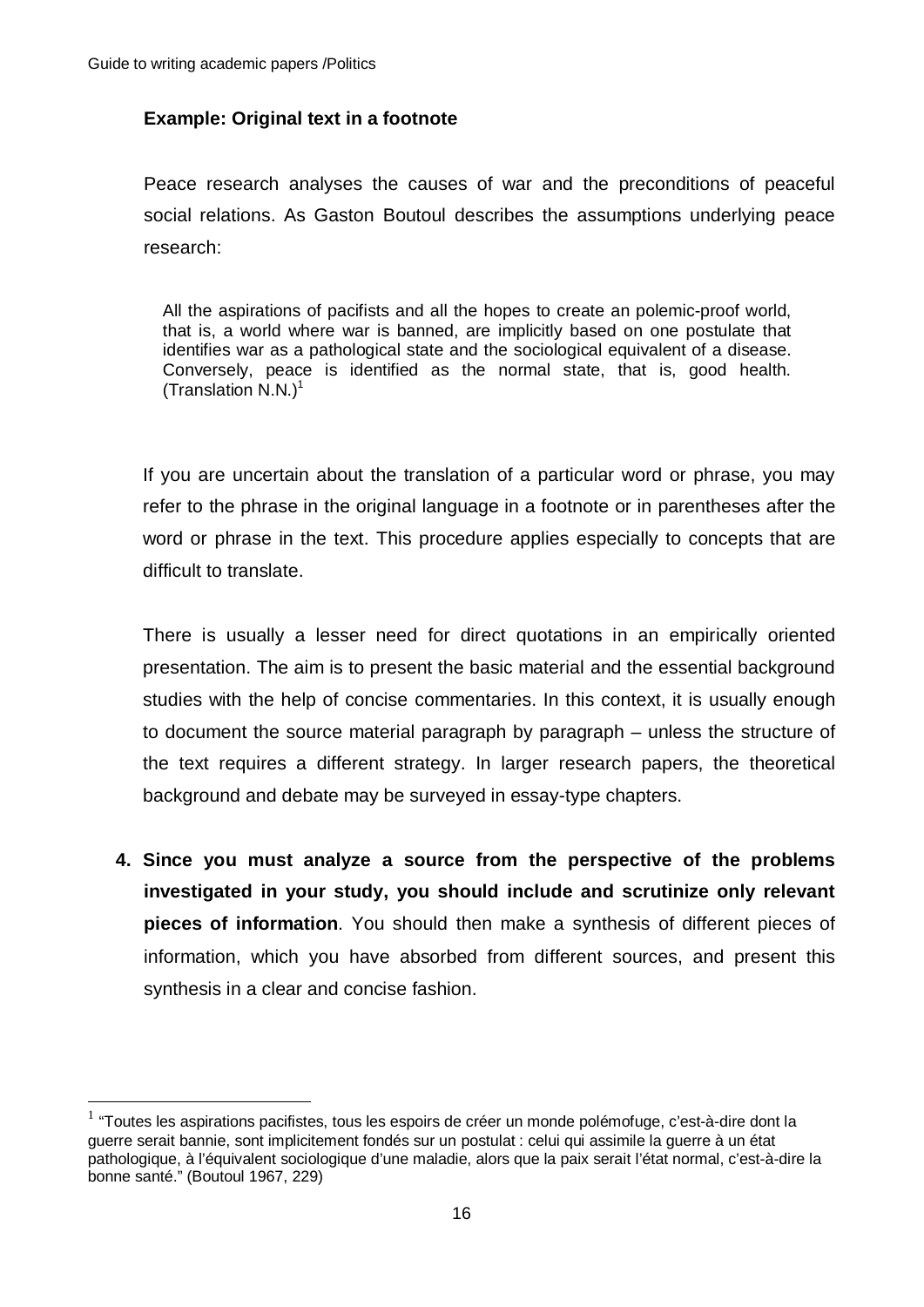#### **4. Layout of academic papers**

The recommended length of a Bachelor's thesis is approximately 20–30 pages, whereas the length of a Master's thesis is from 60 to 90 pages. Familiarize yourself with the programme instructions on theses.

- The Bachelor's thesis and the Master's thesis are submitted electronically according to the library guidelines – see https://libguides.tuni.fi/theses/ submitting\_tau. A Master's thesis includes a 1–2 page abstract (see annex 3), which should contain information about the research problem, research material and methods used and the key findings or results.
- Guidelines for the length, submission procedure and distribution of seminar essays and papers are given in each seminar.

The recommended line spacing for all academic papers is 1.5. However, quotations that extend over two lines should be single-spaced (see chapter 3, guideline 3). For all papers, side margins should be of equal width (2–3 cm), and top and bottom margins should be 2 cm each. The Master's thesis must be printed double-sided if the page count exceeds 60, and therefore the margins should be of equal width, and the page numbering should be in the middle of each page, either at the top or at the bottom. Begin numbering pages only from the introduction section, i.e. the first page of the body text should be page 1. It is also recommended that both the text and footnotes, if there are any, be justified (text aligned to both left and right margins).

The following guidelines should be kept in mind:

- 1. Chapter headings should be short and encapsulate the subject discussed in the following text. The chapter headings should also be connected with the theme of the presentation (e.g. 'General' does not encapsulate what is discussed in the chapter).
- 2. Main headings and subheads should be written in different styles; for example, main headings in UPPER CASE and subheads in lowercase or Title Case.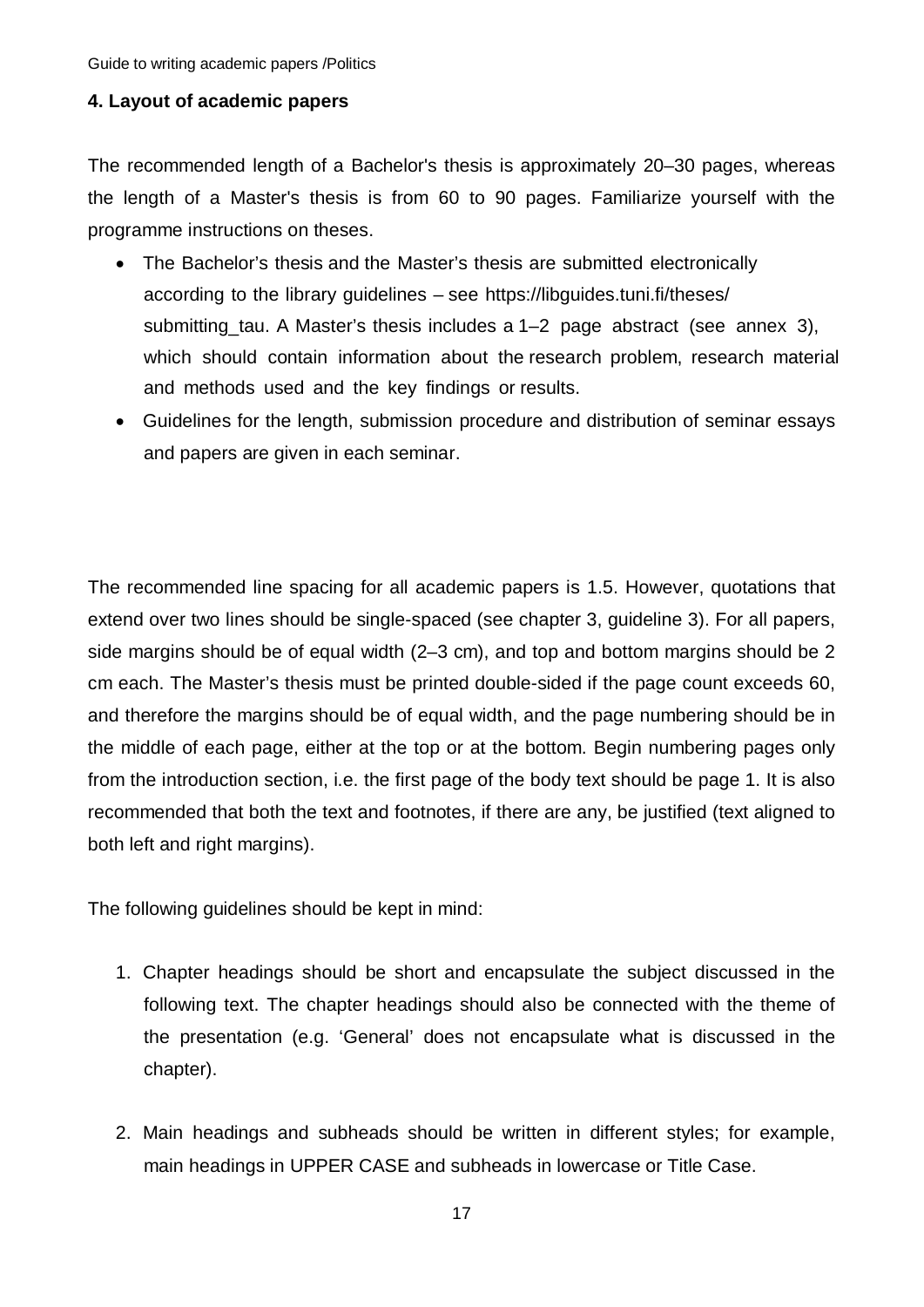- 3. There should be no more than three heading levels. When considering the hierarchy of headings, you should pay attention to the balance between the chapters: it is good style to apply, if possible, the same structure to all the main chapters. It is not, however, always possible to divide each main chapter into the same number of main and sub-sections without distorting the content of the paper. In this case, the content of the presentation rather than symmetry should determine the hierarchy of headings.
- 4. Chapters should be numbered. Headings should be numbered with Arabic numerals – not with Roman numbers or letters. **The number of a heading should always end with a full stop** (e.g. 1.1., not 1.1).
- 5. If the paper includes **tables** and **figures**, the captions of these should be precise and relevant to the content of the tables and figures. Normally table headings are marked above the table and figure headings below the figure.
- 6. The cover sheet of an academic paper should include information about the course in question (e.g. the names of the seminar, the supervisor and the discussants and the date), the title of the paper and the author's name. See annex 1.
- 7. The table of contents page should follow the cover sheet. Sections should be indented to separate them from chapters; a page number should be inserted after each heading to indicate the page where the chapter or section starts. There should be no full stop after the page number.
- 8. The page numbering of an academic paper should begin with the first text page. The cover sheet and table of contents pages are not paginated. The page number is inserted into the header or the footer, i.e. at the top or bottom of the page.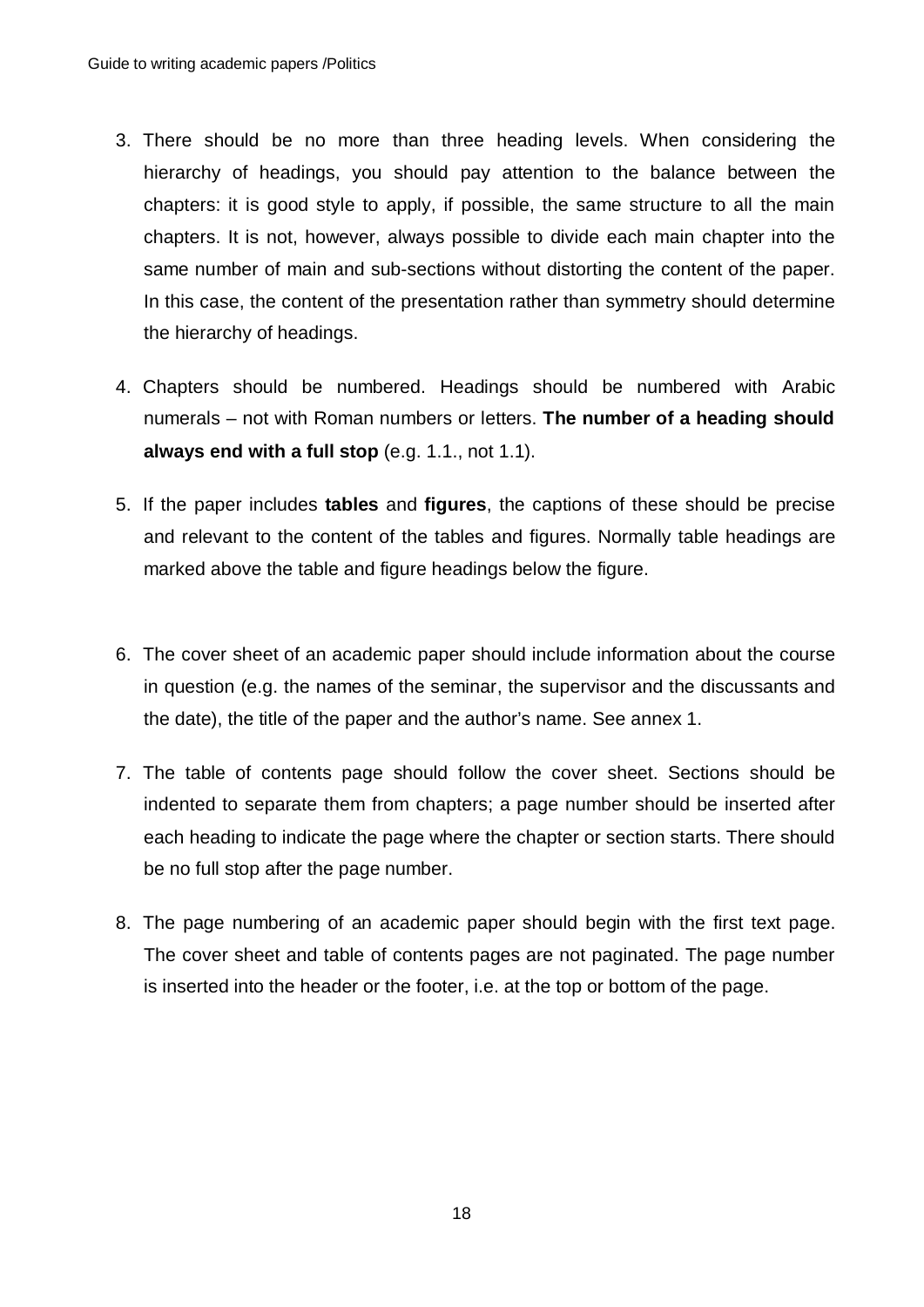Furthermore, it is important to remember that:

- x "double quotation marks" and 'single quotation marks' differ in that the former are used normally (e.g. to separate short direct quotations from text), while the latter are only used within quotations or when there is a need to emphasize that a certain word or phrase is used outside its normal meaning.
- square brackets are used to inform the reader that the author has changed the quotation (e.g. by changing a [c]apital letter to a lowercase letter) or added something to or abridged the quotation, e.g. 'This statement constitutes a defamation of the KI [the Komintern] […] and the Communist Party.'

**Plagiarism is a serious academic offence! Plagiarism means using direct or paraphrased quotations or ideas from other sources, including both printed and online texts, in your paper** *without specifically citing* **these in a way consistent with good academic practice. . Political Science and International Relations staff use a computer program which can flag possible offences against good academic practice. If you are found guilty of plagiarism, your coursework will be failed.**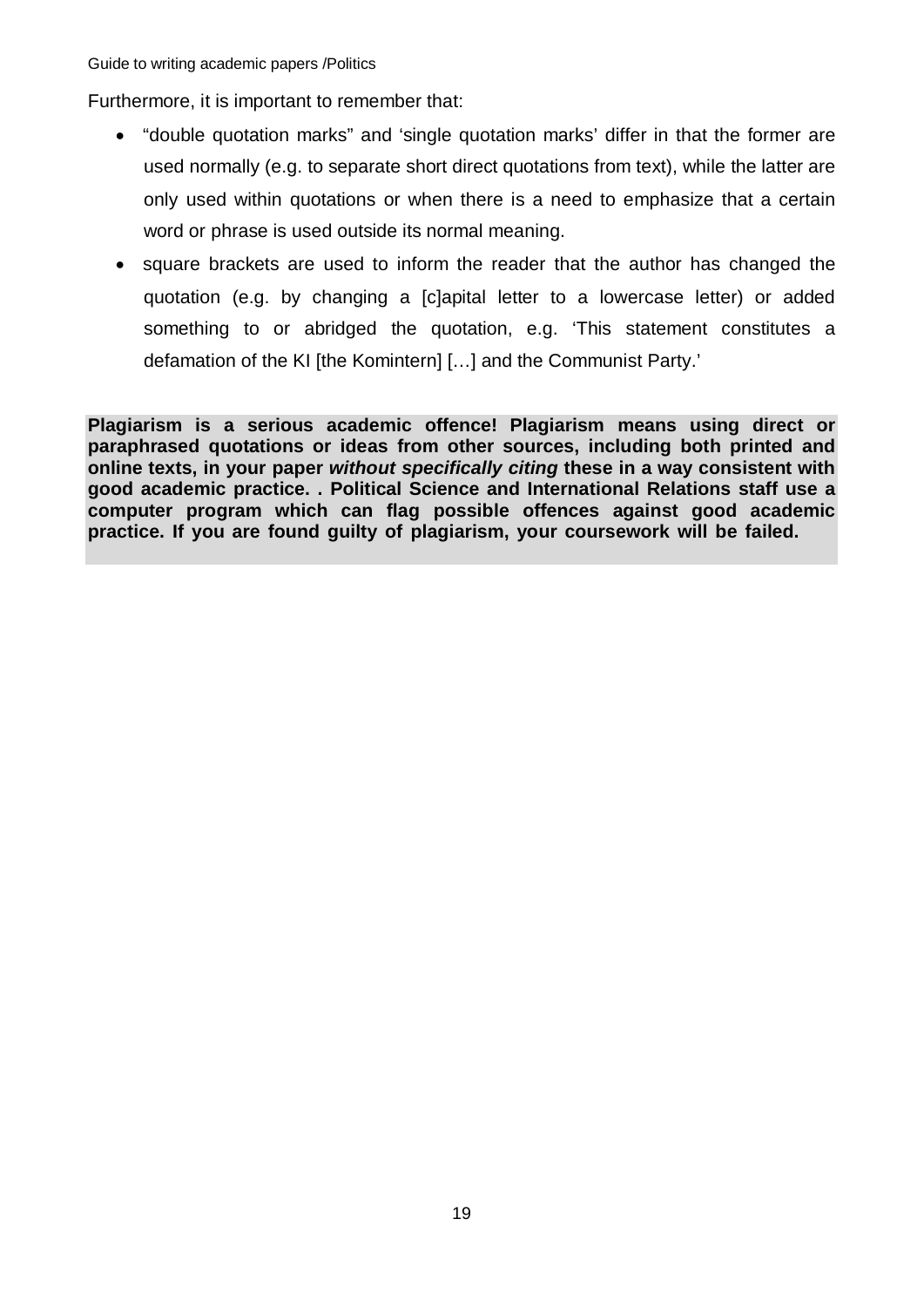#### **5. References and citation practices**

#### **Citations and your own text**

Transparency is the main feature of academic texts. In other words, anyone should be able to check the integrity and follow the logic of the text. **The main purpose of referencing systems is to enable the reader to check what sources have been used in the text**. A referencing system consists of two parts: references and a bibliography (or a reference list). These are meant to identify the source of a specific argument cited by the author or the source of a particular piece of information. A reference refers to the bibliography and the bibliography provides the full information on the source. The referencing system must be clear enough to enable the reader to locate a particular source.

Good academic practice requires precision, diligence and transparency when marking references. The Finnish Advisory Board on Research Integrity has published detailed instructions on the responsible conduct of research, which you should familiarize yourself with. See: http://www.tenk.fi/en/resposible-conduct-research-guidelines.

It should be noted that a reference is not needed when the author discusses an issue that is generally known. For example, when the author informs the reader that 'Finland was declared independent on 6 December 1917' or that 'The UN was founded in 1945', a reference is clearly not required. There is also no need to use a reference when the source has been discussed in detail in the text.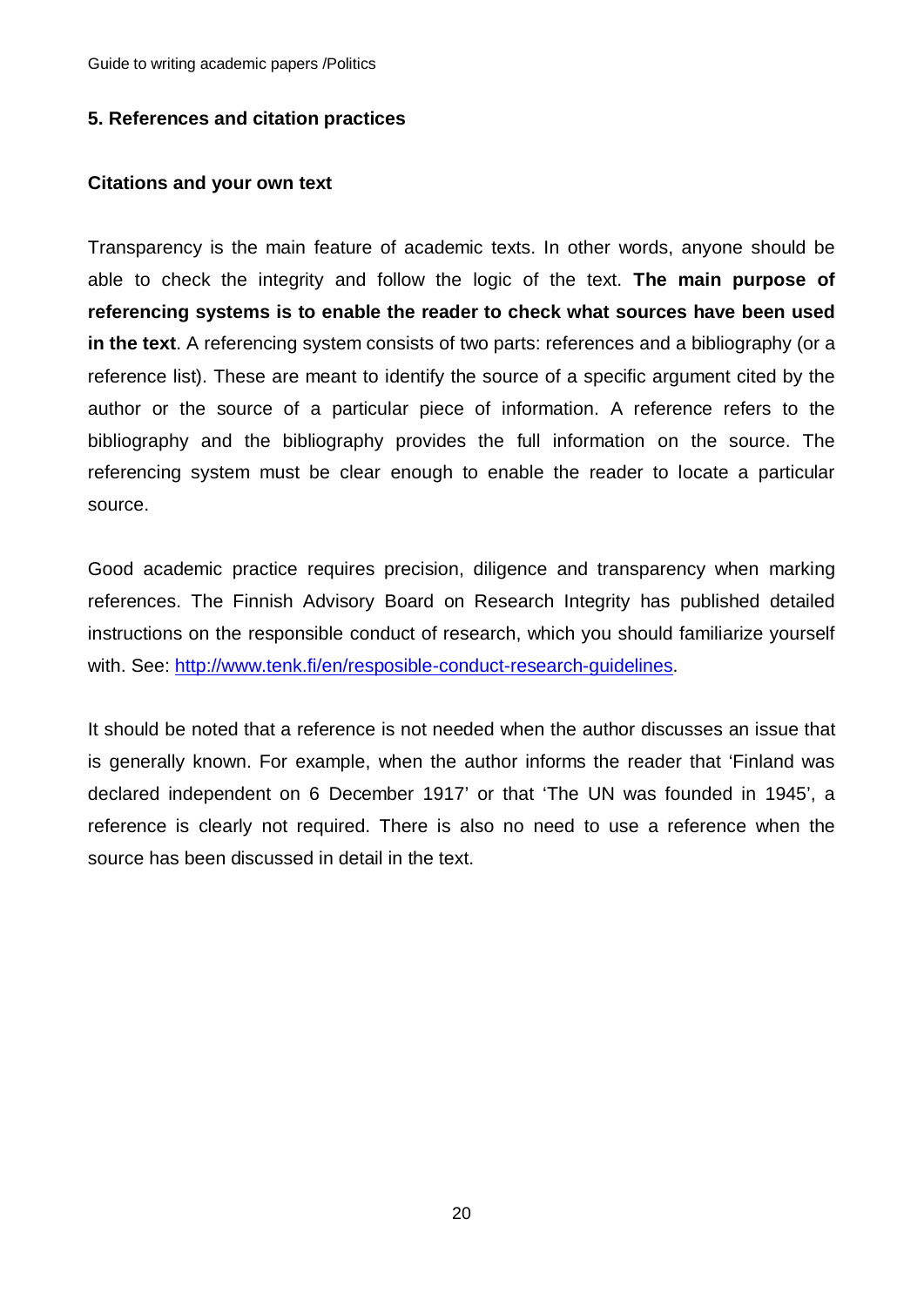### **Marking references**

A textual reference consists simply of **who has written the text being cited and in which year**, the reference should also include the page number(s) on which the original text appears. The reference refers to the bibliography. References and the bibliography have to match: all the works referenced need to be listed in the bibliography and vice versa; the bibliography must not contain any works that are not referenced.

There are multiple referencing systems, and different publications use different systems, as do different disciplines and national academic cultures. Publishers and academic journals are specific on what type of referencing system they use. Any referencing system is easy to adopt once you have learned one system properly.

We will next introduce two different referencing styles: as footnotes or endnotes and as intext citations, i.e. embedded references.

**Footnotes or endnotes** are placed, respectively, at the bottom of the page and at the end of the text.

- Footnotes use continuous numbering (the first footnote is 1, the second 2, etc.), and are located at the bottom of the page.
- Endnotes similarly use continuous numbering and can be located at the end of each chapter or at the end of the whole text.
- Both footnotes and endnotes end with a full stop.
- Footnotes or endnotes can also be used to discuss related themes, clarify or comment on a point or criticize a source, etc. without upsetting the balance of the presentation.

Footnotes and endnotes at the end of a sentence are always marked after the period.<sup>2</sup> If the footnote or endnote is marked within a sentence<sup>3</sup>, it refers to the single word it is located after.

A footnote following a quotation is marked like this:

<sup>&</sup>lt;u>.</u>  $2$  Like this.

 $3$  A sentence is ...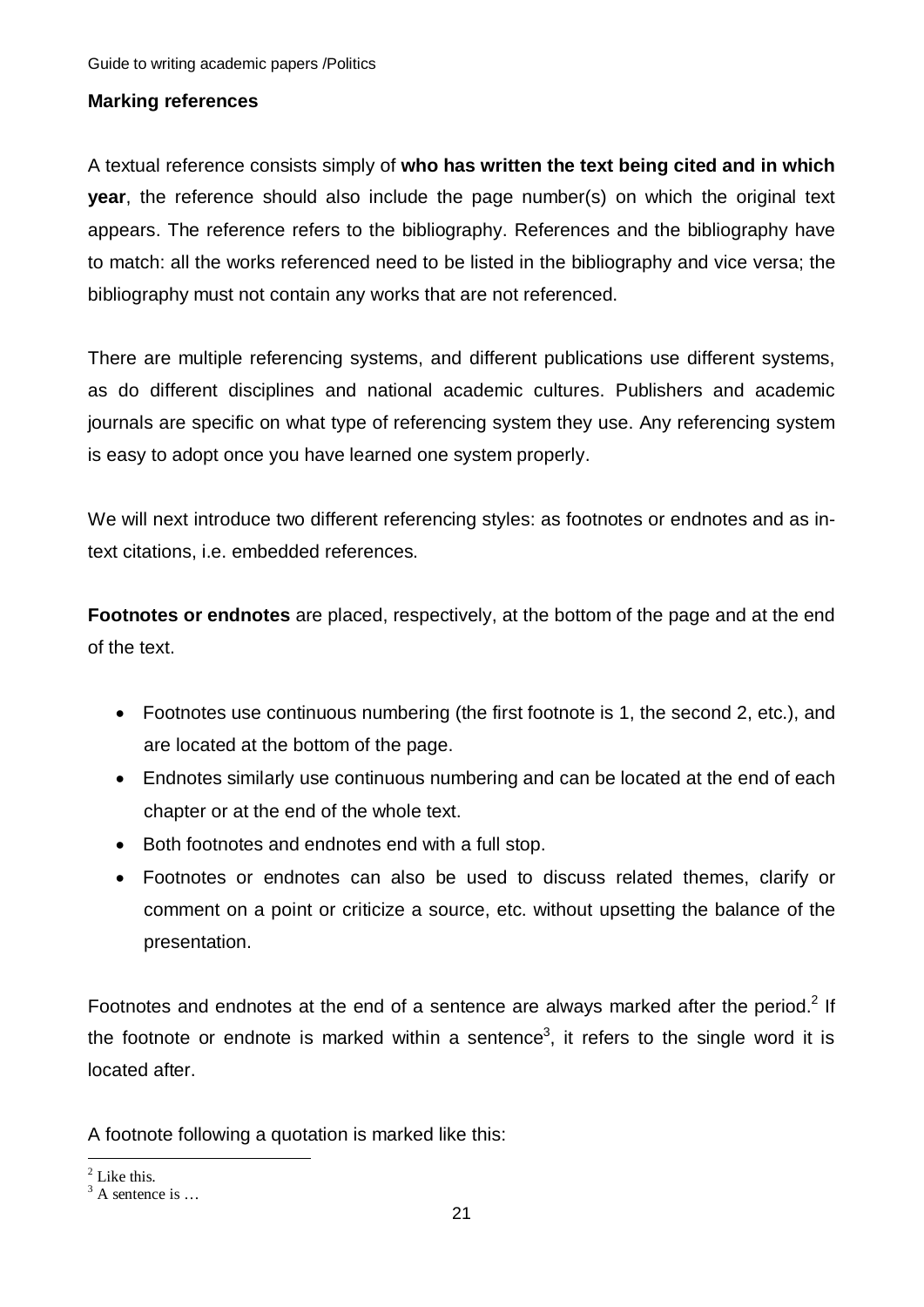The existing humanitarian framework provides a vital source of legitimacy in the present world order for all those who can tap into it. As in any order, the hierarchical element of the contemporary human polity designates those who benefit and those who do not. The legitimizing power of humanitarianism is at its most distinct in alleviating the sense of injustice stemming from such hierarchies.<sup>4</sup>

### **In-text citations, i.e. embedded references**

The style of referencing usually used in theses distinguishes between in-text citations that refer to an individual sentence and those referring to a longer section.

If the reference refers to the whole of the **previous paragraph** (or some other longer section), the reference is located after the period at the end of the last sentence. Also, there is a full stop within the reference, ending it.

The contemporary world order is hierarchical and gains its legitimacy from the humanitarian framework, especially for those actors who have access to it. The power hierarchy defines who benefits in the current world order and who does not, which can create a sense of injustice; humanitarianism can in turn ease these tensions. (Aaltola 2009, 9.)

If the reference refers to the **previous sentence only**, it is placed before the period ending the sentence:

Humanitarianism can be understood as a key frame of contemporary world politics, ordering the various actors in relation to each other and providing them with a sense of legitimacy (see Aaltola 2009, 1).

**A simplified version** of in-text referencing is used by the Finnish political science and international relations journals (*Politiikka* and *Kosmopolis*). In this system the reference is **always** marked within a sentence, **before the last full stop**:

The contemporary world order is hierarchical and gains its legitimacy from the humanitarian framework, especially for those actors who have access to it. The power hierarchy defines who benefits in the current world order and who does not, which can create a sense of injustice; humanitarianism can in turn ease these tensions (Aaltola 2009, 9).

 4 Aaltola 2009, 9.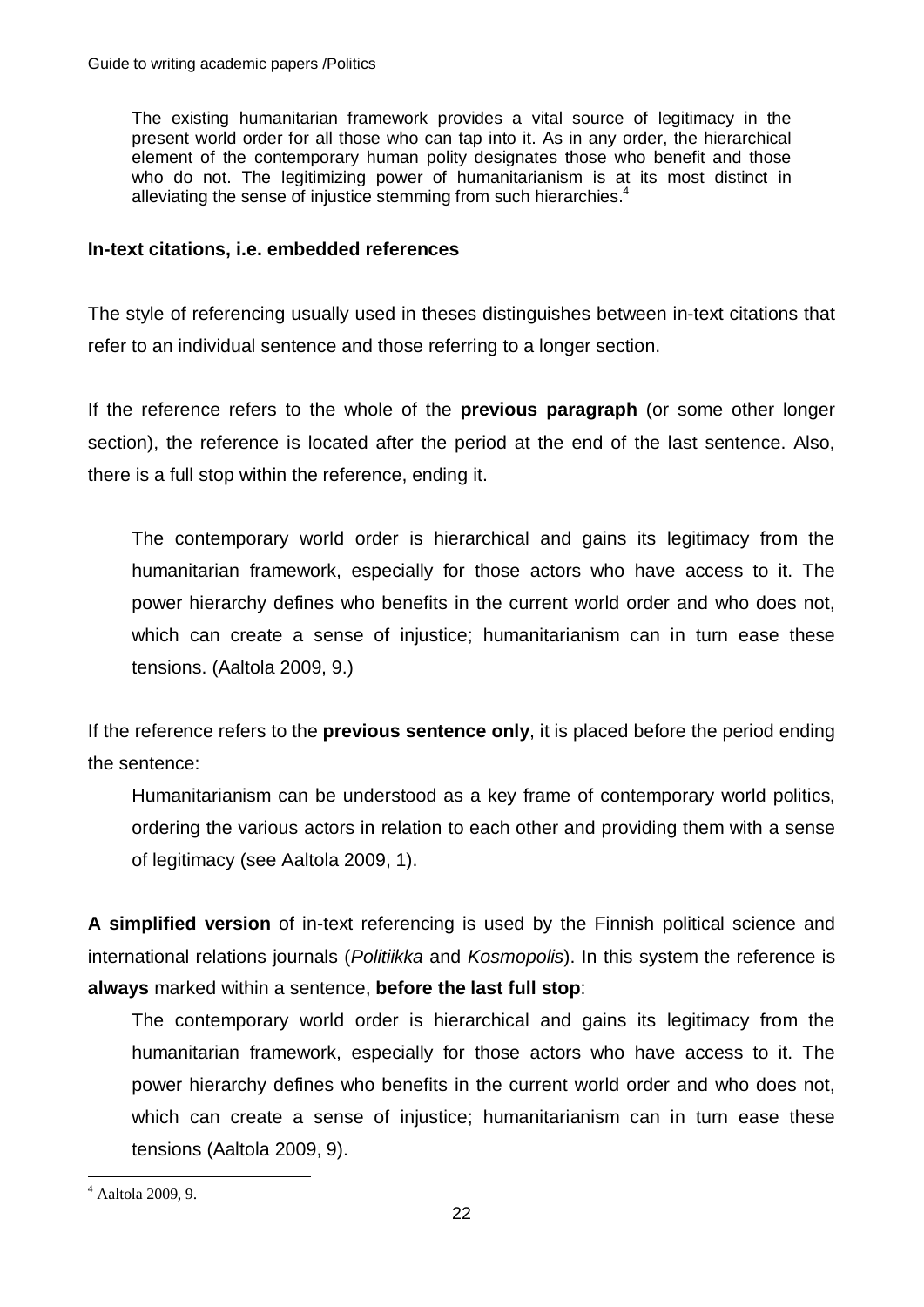The most important thing to remember when using any referencing system is to **use the same system and style consistently throughout** the whole academic paper.

#### **Referring to different sources**

**Single-authored source** (i.e. monograph or journal article): the reference includes the author, publication year and page number(s), e.g. '(Aaltola 2009, 9)'.

In references to multiple works by the same author published in the same year, the works must be distinguished by a lowercase letter following the year (with no space), e.g. '(Rosenau 1969a, 425–427; Rosenau 1969b, 100–112)'.

If the author's name is mentioned in the text, the bracketed reference may contain only the year and page number(s), e.g. 'Tickner (1997, 618), however, focuses on […]'.

If you refer to the same source several times on the same page, without other references in between, you can use '**ibid.**', e.g. when referring to the same page in Tickner's work again, '(ibid.)', or '**idem**' when referring to a different page in the same work, e.g. '(idem, 620)'.

**Source with two authors:** both authors are included in the reference, e.g. '(Lindberg and Scheingold 1970, 62)'.

**Multiple-authored source** (more than two authors): the first author's name followed by 'et al.' is sufficient, e.g. '(Heiskanen et al. 1975, 123)'.

**Classics**: If you want to refer, for example, to Aristotle's *Nicomachean Ethics*, the reference must report the relevant points (as opposed to page numbers) you are citing, e.g.

'(Aristotle 1989, 1130a–1130a5)' or, alternatively, in a footnote<sup>5</sup>.

1

 $<sup>5</sup>$  Aristotle 1989, 1130a-1130a5.</sup>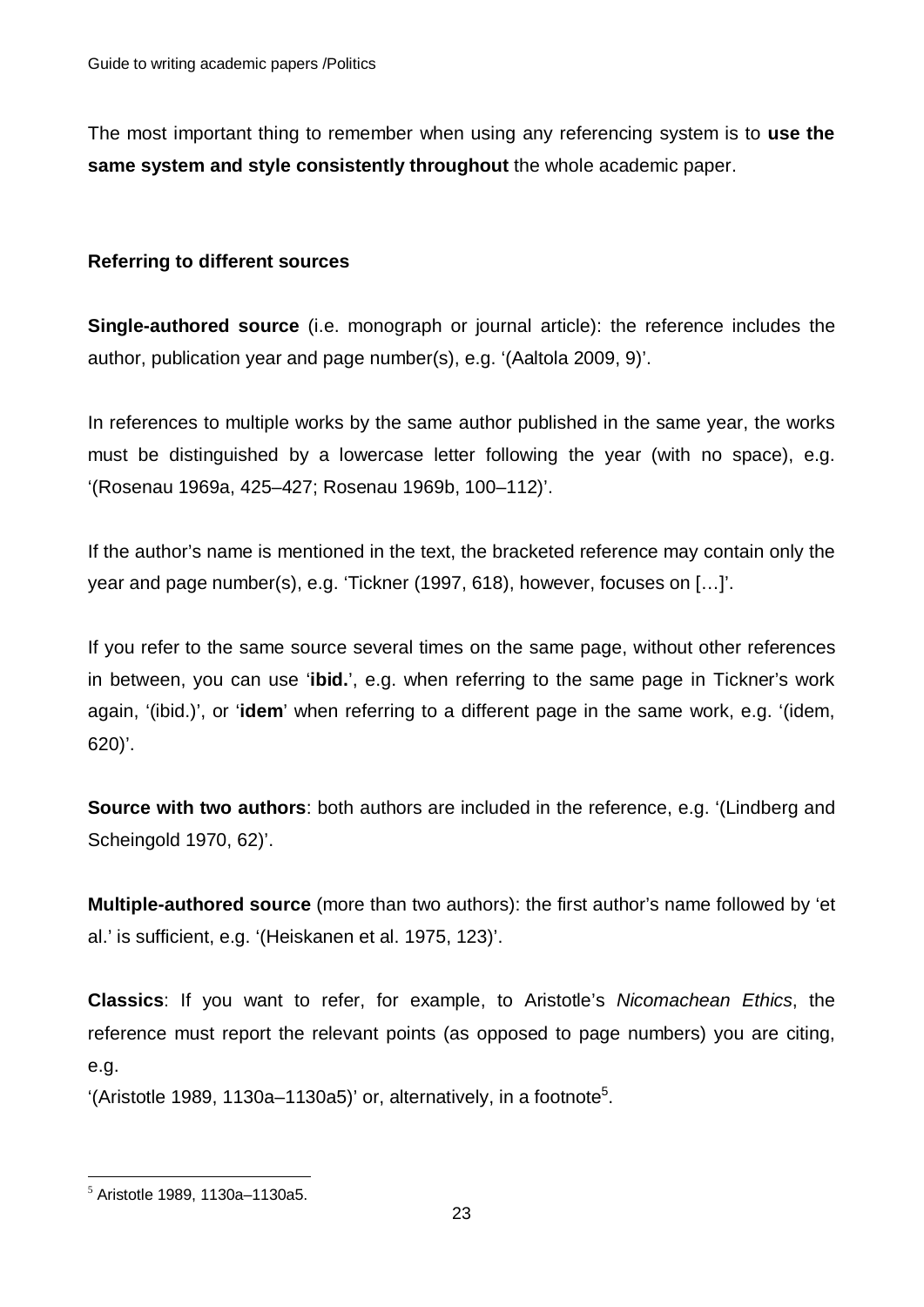**Chapters in edited volumes**: the reference gives the **chapter author(s)** (not the editors!), publication year and page number(s).

**Newspaper articles**: the reference gives the name of the author of the article and the date of publication. If the author is not known, the name of the newspaper and date is reported. It needs to be made clear in the bibliography which type of article is being referred to, e.g. news article, column, opinion piece or editorial.

**General references to a whole book or article**: these are allowed only when you want to refer to a general idea or a specific mode of thinking that this source represents.

**Referring to multiple sources** at once: you can refer to a number of studies on the same issue, e.g. when you believe that the matter is generally known, by marking '(see e.g. …)'. If you want to demonstrate that there are **roughly similar, but nevertheless different, arguments** elsewhere, you can use '(cf. …)', meaning 'compare'.

**Electronic sources**: when referring to Internet sources you should follow the same rules as with more conventional sources. The relevant URL must be listed in the bibliography.

#### For example, **in the text** '(Derksen 1998)'

#### and **in the bibliography**

'Derksen, Wilfried (1998), *The Electoral Web Sites' Electoral Calendar*. Available at: <http://www.geocities.com/~derksen/election/calendar.htm>, retrieved 25.3.2010.'

If the source is in pdf format, it can be referred to as if it was a paper source. For example,

a report downloaded from the World Bank website does not require a URL in the bibliography:

'Aden, Jean (2001), *Decentralization of Natural Resources Sector in Indonesia: Opportunities and Risks*. EASES Discussion Paper Series. Environment and Social Development Unit, East Asia and Pacific Region, the World Bank, September.'

**References to archive material and microfilm**: references to archive material should report the nature of the document (e.g. diary, letter, email message, email list, news group), the date of the document and the name and location of the collection or archive. References to a source that has been microfilmed should also report the number of the microfilm, e.g. 'Letter by Manner to Kuusinen, 17 December 1922, p. 7. RTsHIDNI, f. 522,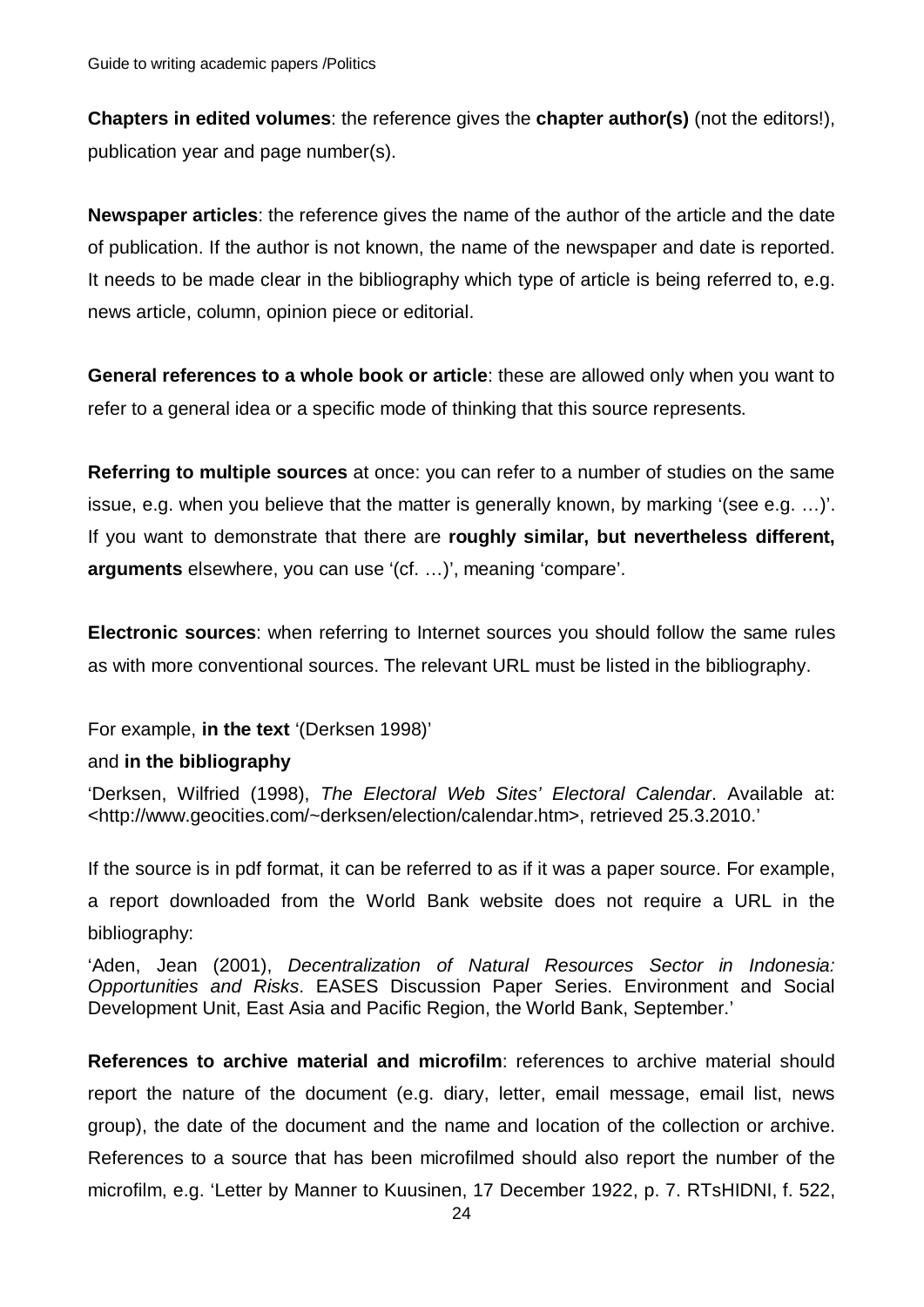op. 1, d. 123.' Here the code RTsHIDNI refers to the location of the source and f. (= fond), op. (= opis), d. (= delo) help to locate the source in the archive. The codes may differ from one archive to another; in this example, a Russian source is referred to.

## **6. Bibliography**

The purpose of a bibliography is to provide the reader with details of the sources used in an academic text. **All** the books, articles, archive material, manuscripts, interviews, Internet documents, etc. **that have been referred to in the text must be included** in the bibliography (sometimes called a reference list for this reason). Together, the bibliography and references enable the reader to easily find the sources used in the paper. It is useful to develop the habit of listing the source in the bibliography at the same time as inserting a reference in the text. The bibliography is placed at the end of the paper before the appendices and the entries are listed in **alphabetical order** by (the first) author's last name. It is recommended that primary sources (research material) be separated from secondary sources (literature).

**Listings of monographs** (or book-length written presentations by multiple authors) must include the following bibliographical information, found on the title page of the book:

- $\bullet$  Author(s)
- (Year of publication), in parentheses, followed by a comma or a colon. If there is more than one book by the same author published in the same year, they are distinguished by lowercase letters, as explained above.
- x *Full title, including the subtitle* (if there is one) in italics
- Volume or part (if there are several volumes or parts)
- Name of the publication series, if the book was published as part of a series
- $\bullet$  Edition (if other than the first edition)
- Place of publication, followed by a colon:
- Publisher
- A bibliographical listing always ends in a full stop.

The main author's name is listed as follows: Last name, first name (separated by a comma). If there are two authors, their names are separated by an ampersand (&). Where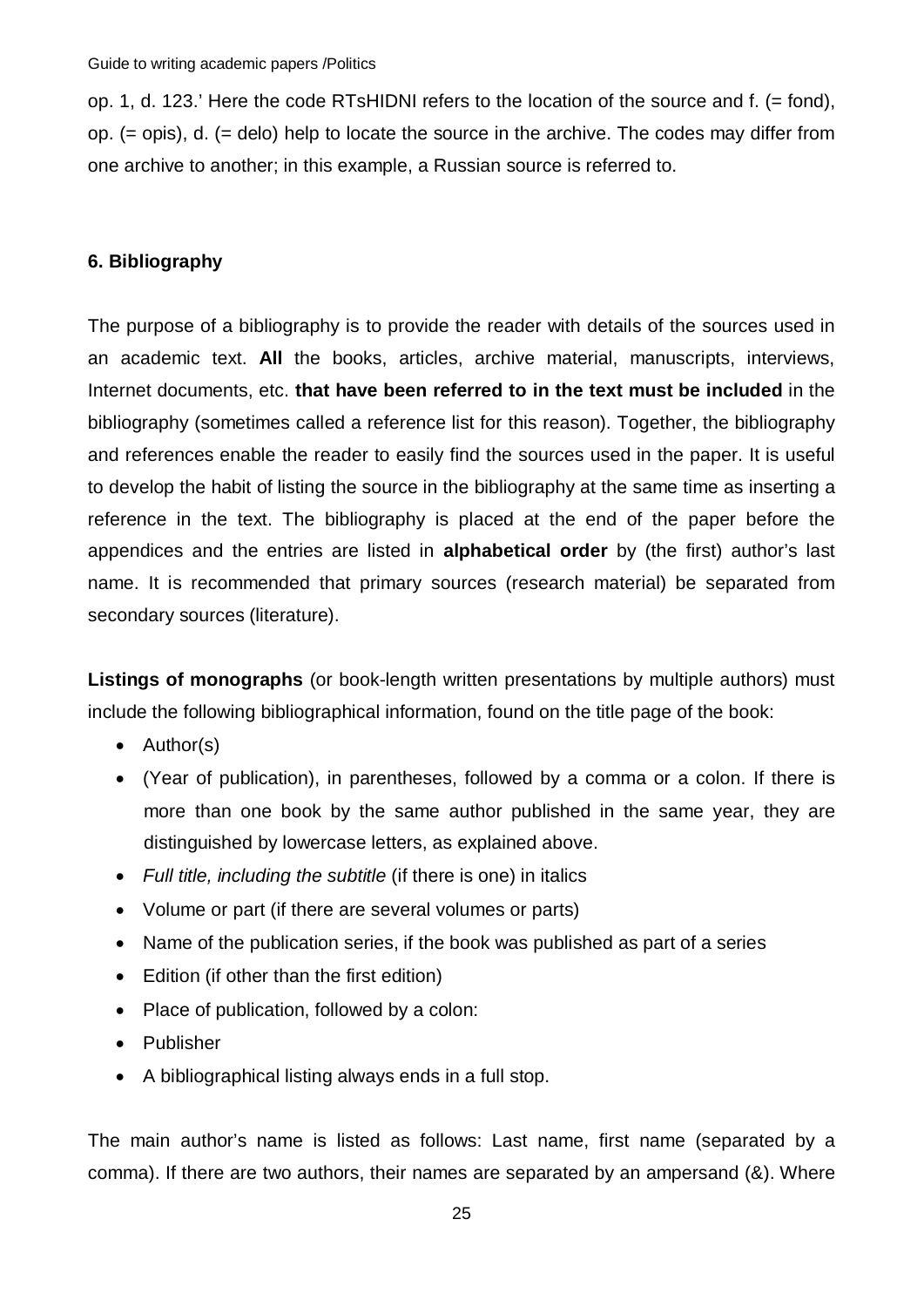there are three or more authors, the last two are separated by an ampersand, the rest by commas. The first author is always listed 'last name, first name', but other authors are listed 'first name last name' (without a comma). In the rare cases where the name of the author cannot be found, this is shown by the abbreviation 's.n.' (= sine nomine, 'anonymous') in the bibliography. Sometimes the name of the author of a literary work can be detected from another source; in this case, the author's name is put in square brackets in the bibliography.

### Examples:

Aaltola, Mika (2009), *Western Spectacle of Governance and the Emergence of Humanitarian World Politics*. New York: Palgrave Macmillan.

Habermas, Jürgen (1990), *Moral Consciousness and Communicative Action*. Translated by Christian Lenhardt and Shierry Weber Nicholsen. Introduction by Thomas McCarthy. Cambridge: Polity Press.

Mitchell, Christopher & Michael Banks (1996), *Handbook of Conflict Resolution. The Analytical Problem-Solving Approach*. New York: Printer. Robertson, A.H. & J.G. Merrills (1996), *Human Rights in the World. An Introduction to the Study of the International Protection of Human Rights*. Glasgow: Manchester University Press.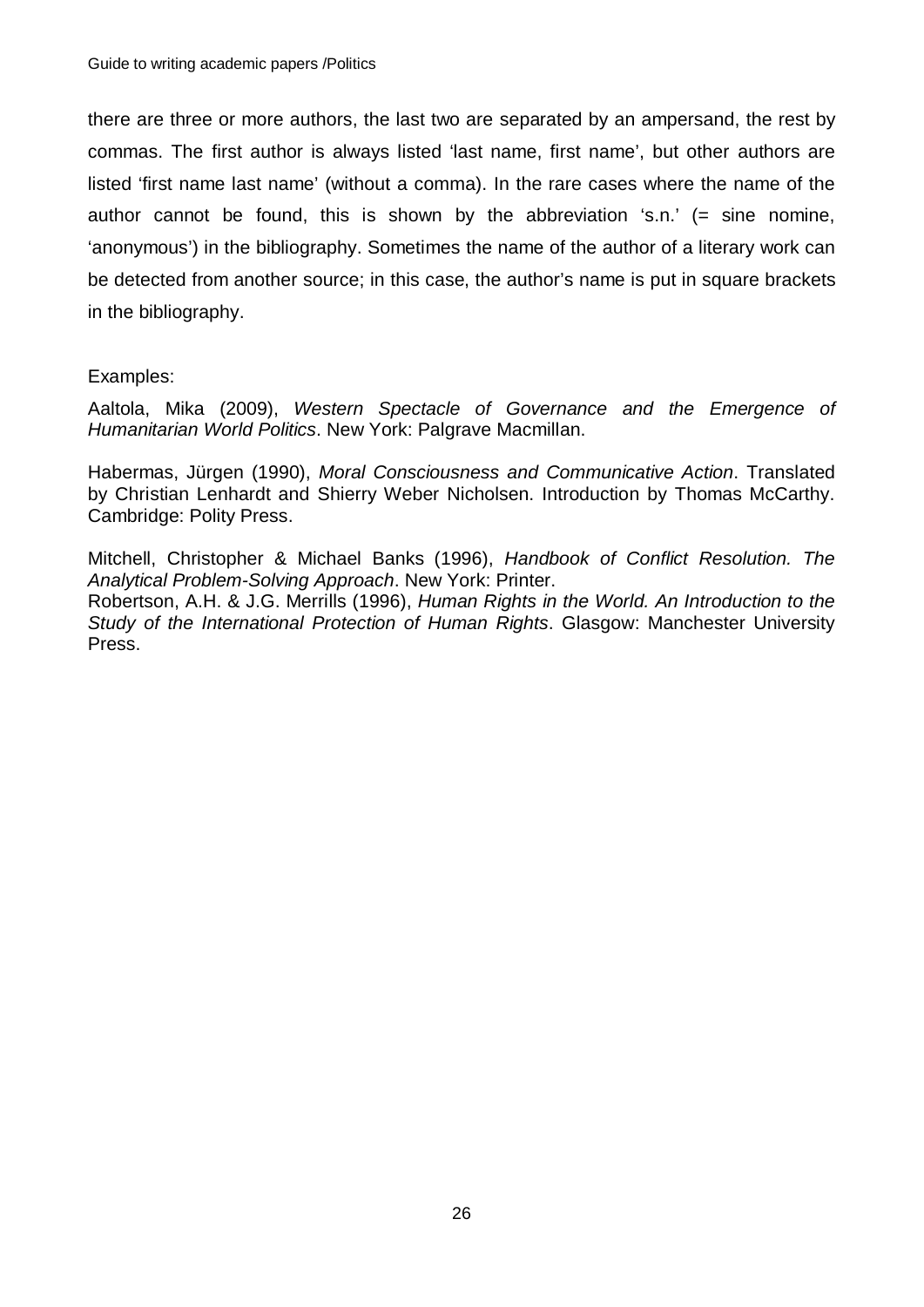## **Listing a chapter in an edited volume or a journal article**:

- $\bullet$  Author(s)
- (Year of publication), in parentheses, followed by a comma or a colon. If there is more than one book by the same author published in the same year, they are distinguished by lowercase letters, as explained above.
- The 'title of the chapter or article' in quotation marks
- $\bullet$  Edited volume: the editor(s), followed by (ed.) when a single editor, (eds) when more than one editor, preceded by 'in'
- x Edited volume*: the title and subtitle of the volume* in italics
- x Journal article: *the name of the journal* in italics
- Edited volume: place of publication, followed by a colon:
- Edited volume: publisher
- Journal article: Volume number and (issue number), in brackets, followed by a colon
- $\bullet$  Pages of the chapter or article

Bibliographical listings always end with a full stop.

## Examples:

## *Chapter in an edited volume*

George, David (1996), 'National Identity and National Self-Determination' in Caney, Simon, David George & Peter Jones (eds) *National Rights, International Obligations*. Boulder, Colorado: Westview Press, 13–33.

Pijpers, Alfred A. (1991), 'European Political Cooperation and the Realist Paradigm' in Holland, Martin (ed.), *The Future of European Political Cooperation. Essays on Theory and Practice.* Basingstoke: Macmillan, 8–35.

## *Journal article*

Clapham, Christopher (1998), 'Rwanda: The Perils of Peacemaking', *Journal of Peace Research* 35 (2): 193–210.

Moravcsik, Andrew (1991) 'Negotiating the Single European Act: National Interests and Conventional Statecraft in the European Community', *International Organization* 45 (1): 651–688.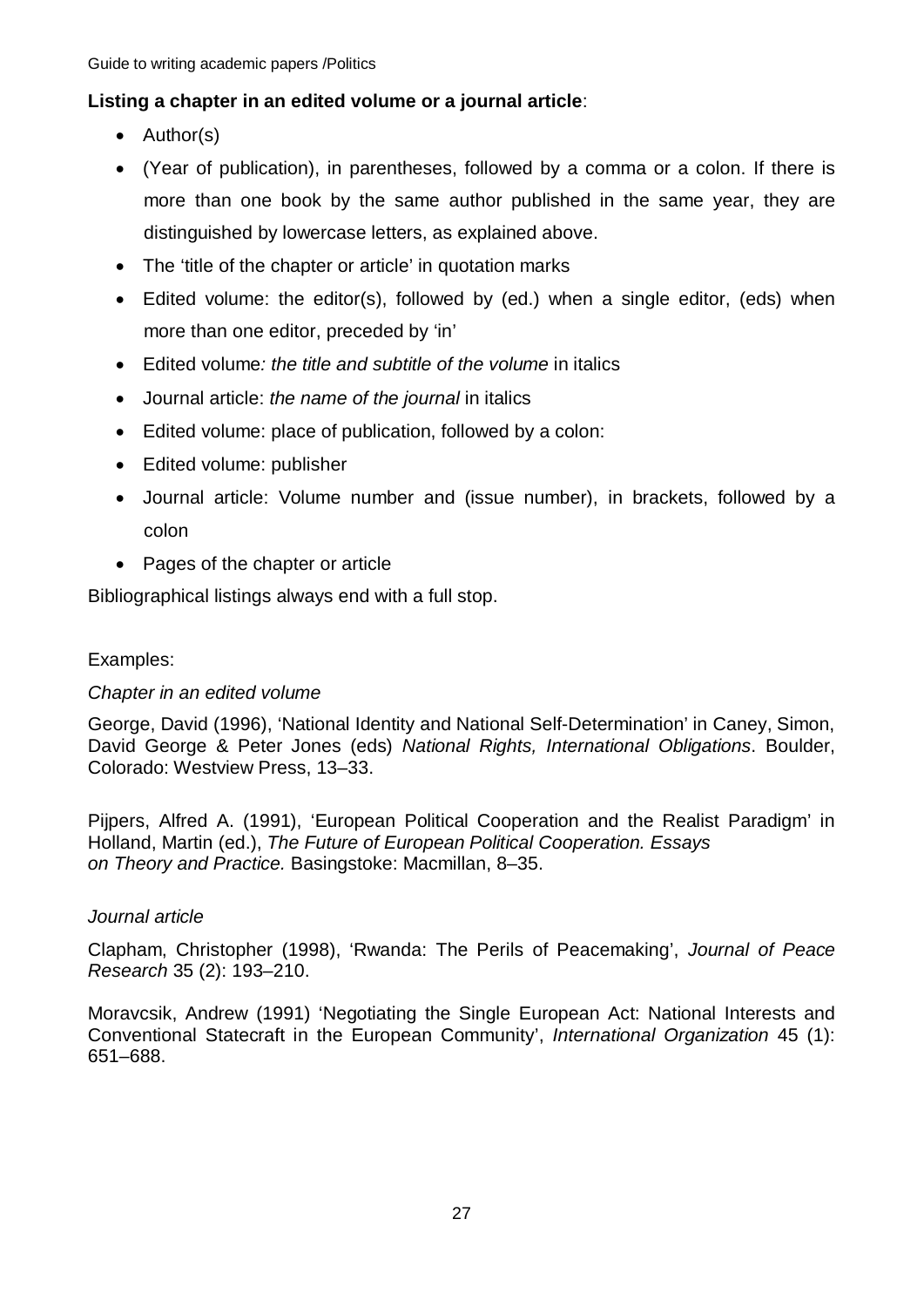If there are **multiple works** by the same author(s), they are listed in chronological order. If there are multiple works by the same author(s) published in the same year, they are listed in the order they appear in the text and distinguished by lowercase letters, as indicated above.

In the case of **unpublished material** (e.g. theses and seminar presentations that are kept in a departmental or scientific library), the bibliographical information should include the name of the department or library, the name of the university and the year when the document was written.

A great number of academic papers are published in various **publication series**. In order to enable the reader to find a specific paper, the bibliography must report the name of the publication series, part or number of issue, place and year of publication. If the document in question is a research report, you must – in addition to the normal bibliographical information – mention the type of report and the name of the institution where the document was produced, e.g.:

Griffin, Keith – Azizur Rahman Khan (1992), *Globalization and the Developing World: An Essay on the International Dimensions of Development in the Post- Cold War Era*. UNRISD Report, 92.3. Geneva: United Nations Research Institute for Social Development.

**Internet sources are listed among all the other sources in alphabetical order** when used as secondary sources. Primary sources, i.e. research material, are usually listed separately. **It is important to include the date when you read or downloaded an Internet document** – see the example below. It is strongly recommended that you download the essential parts of any Internet material used, because it might disappear from the server. Internet sources are listed by the name of the author or organization, when possible. When the name of the author is not available, they can be listed by the title of the page.

### Examples:

Derksen, Wilfried (1998), *The Electoral Web Sites' Electoral Calendar*. Available at: <http://www.geocities.com/~derksen/election/calendar.htm>, retrieved 25.3.2010.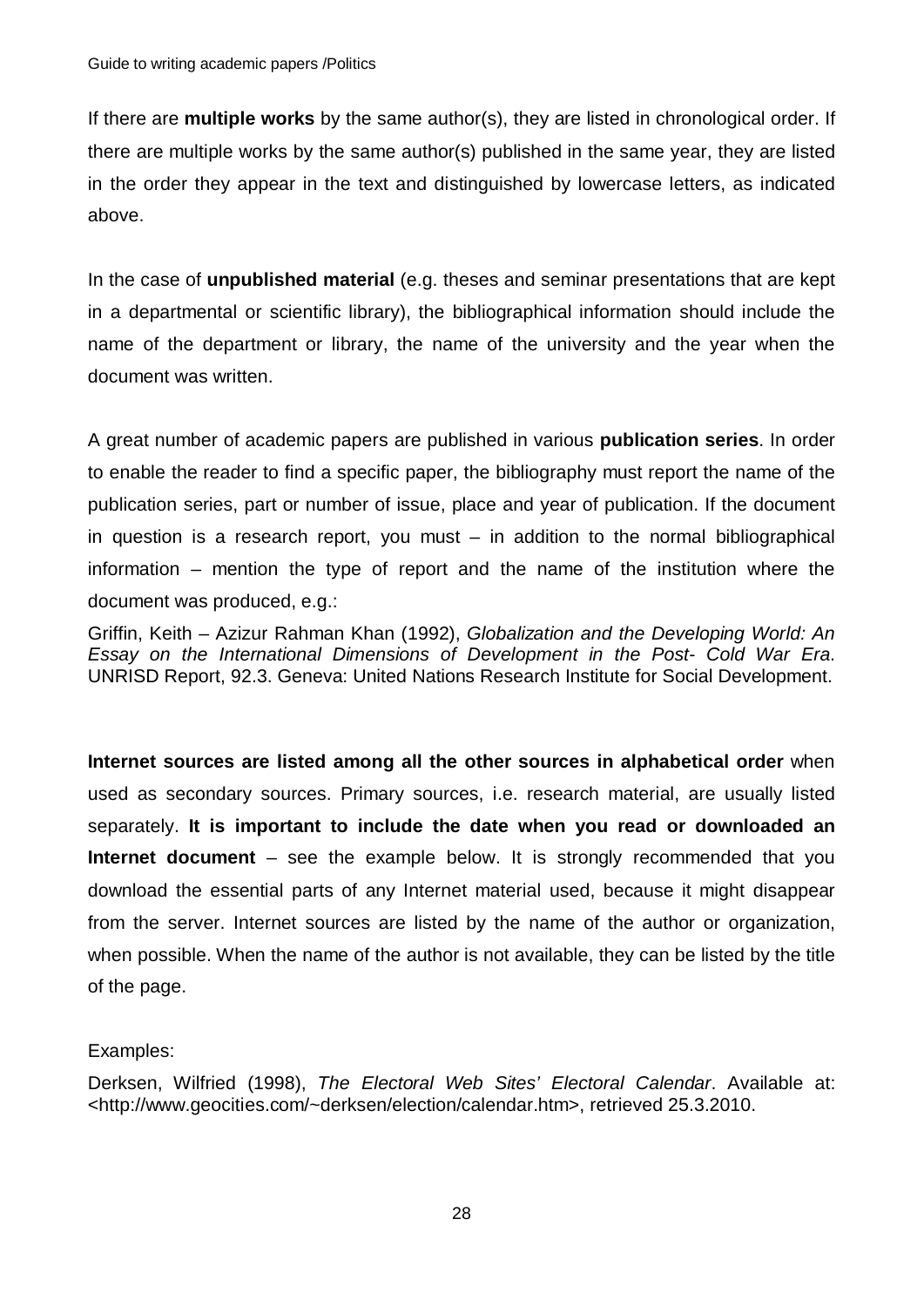## **Listing specific types of internet sources:**

## **Blog posts:**

Lastname, Firstname (Year, Month Day), "Title of the Blog Post", *Blog Title* (blog). Publisher. Url, date accessed.

## **Youtube video:**

Lastname, Firstname OR Username (Year, Month Day), *Title of Video*. Youtube. Url, date accessed.

## **Tweet:**

Lastname, Firstname (Username) OR Username (Year, Month Day), "The whole tweet message". Tweet. Url, date accessed.

## **Facebook:**

Lastname, Firstname (Year, Month Day), "The whole Facebook post". Facebook. Url, date accessed.

Note: sometimes it might be relevant not only list the date of the tweet or Facebook post, but the exact time as well.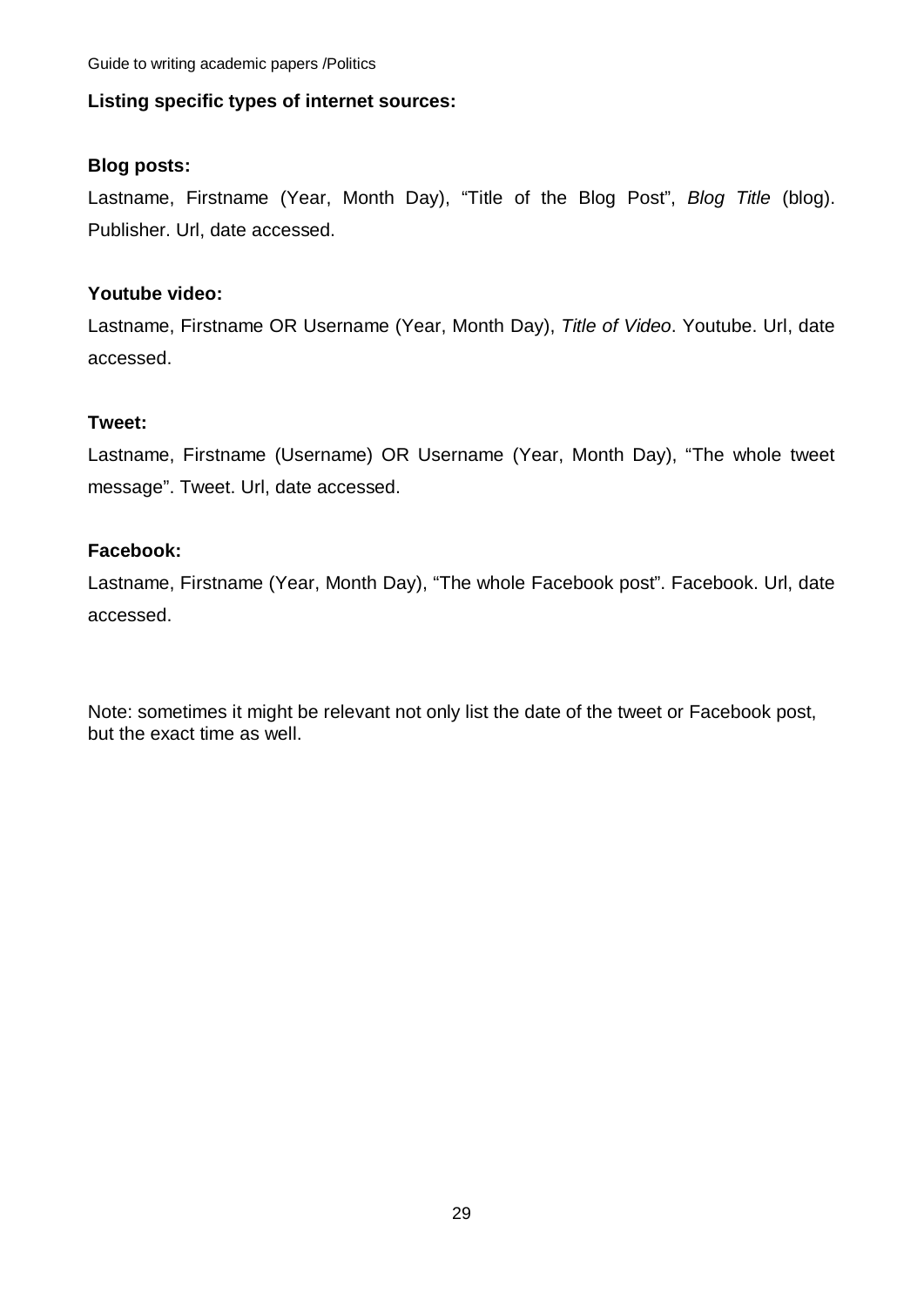## **Latin abbreviations in references**

- cf. confer: compare
- et al. et alii: and others, and so on. Used to indicate that a book or article has several authors.
- ibid. ibidem: the same pages of a book, article, etc. referred to in the previous note
- idem the same book, article, etc. (followed by different page numbers)
- op. cit. opero citato: the same book, article, etc. referred to above
- passim scattered throughout the book
- s.a. sine anno: no year
- s.l. sine loco: no place
- s.n. sine nomine: no author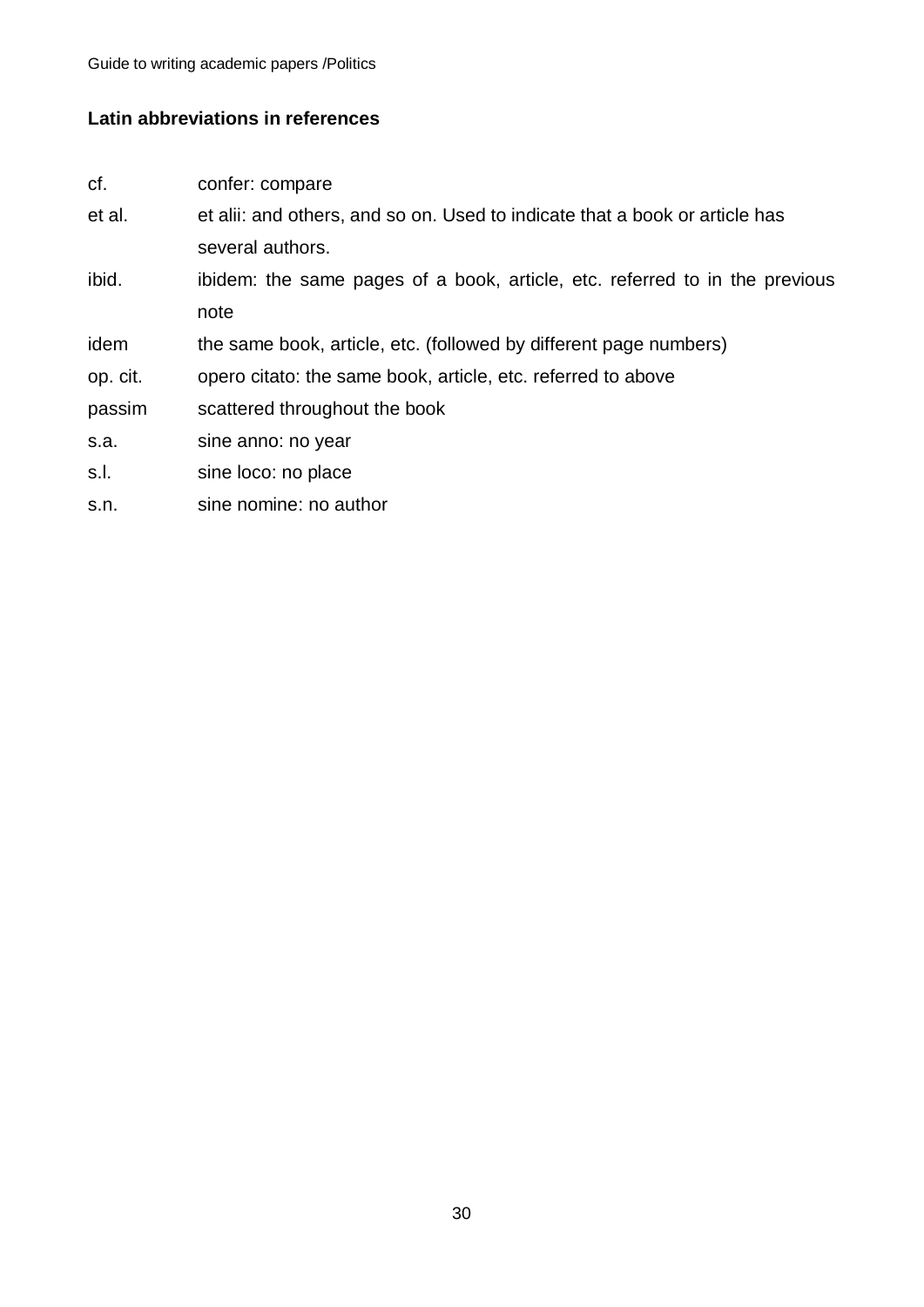## **ANNEXES**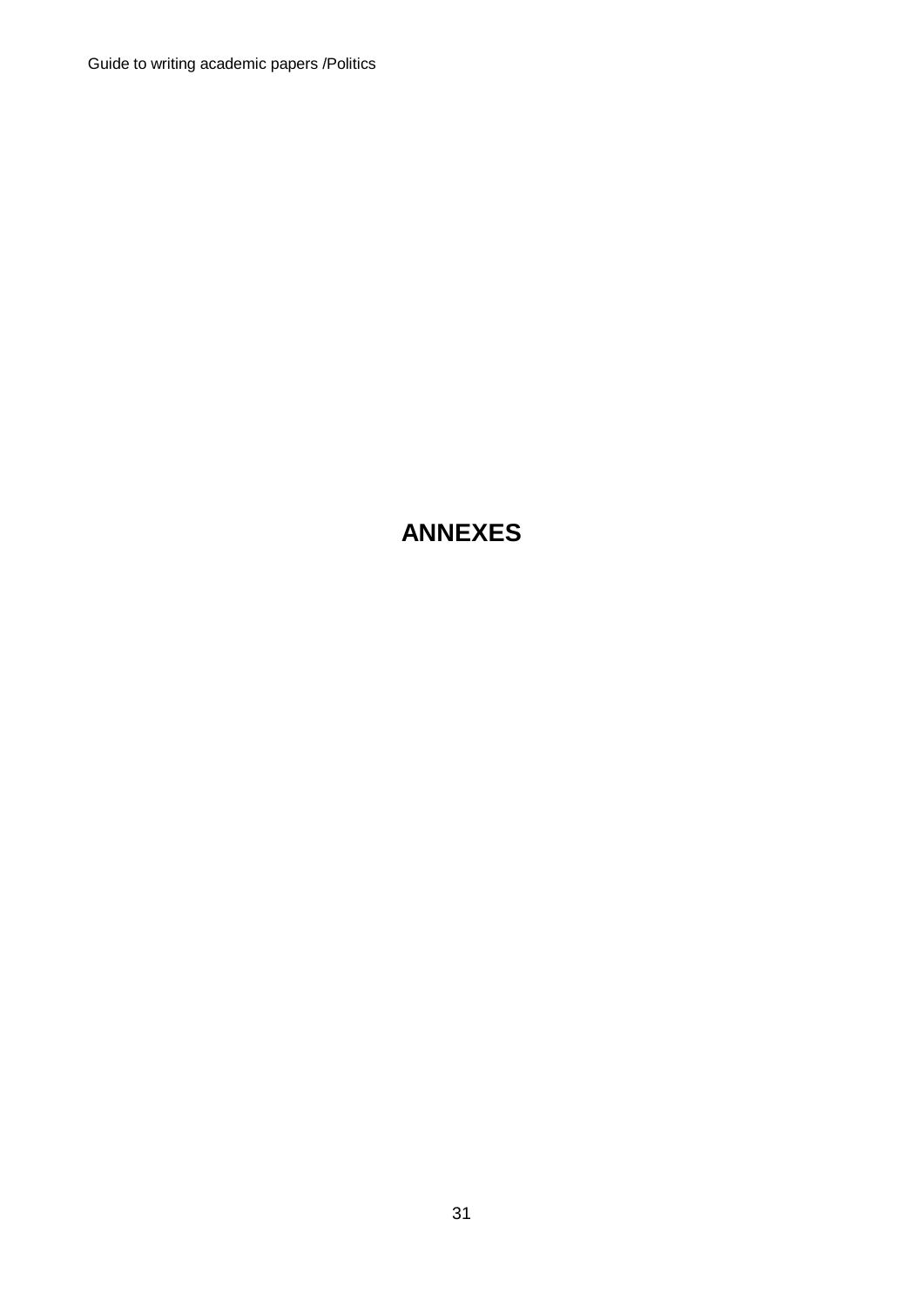Annex 1: Model for cover sheet

Tampere University Faculty of Management and Business **Politics** 

## **TITLE OF THE PAPER**

First name last name, student number Email address Code and name of the course Supervisor / Teacher of the course **Opponents**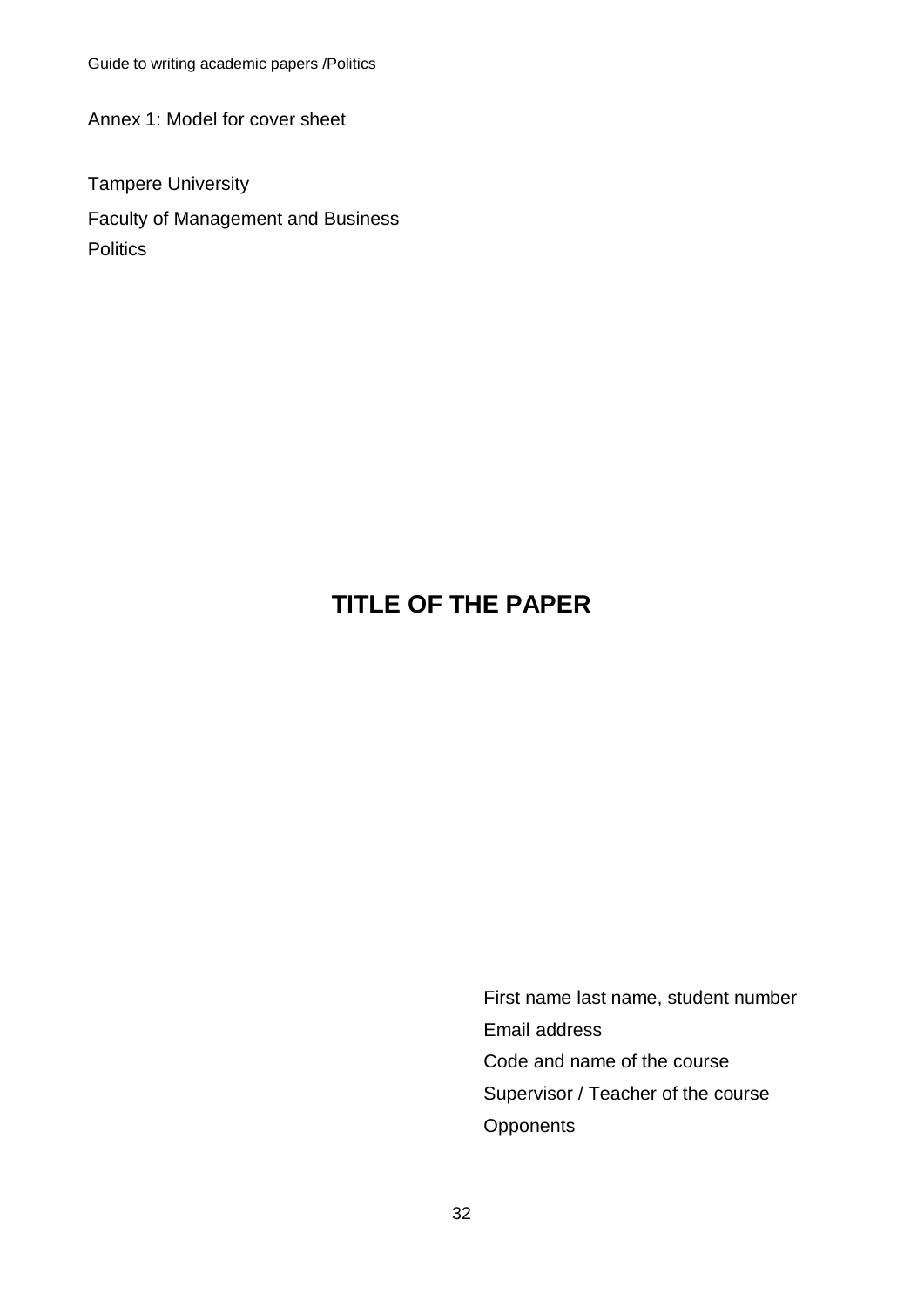Annex 2: Model for bibliography format

### **BIBLIOGRAPHY**

#### PRIMARY SOURCES

#### Committee reports

Report No. 1/1994 of the Special Parliamentary Committee Set up to Consider the Government Report on Charting Finland's Future Options. Helsinki 1995.

#### Newspaper articles

Gove, Michael, 'The Flight from History: How Labour has Unravelled the Union'. Commentary. The Times Literary Supplement, 8 January 1999.

The People's Korea, 'Women from N-S Korea, Japan Urge Tokyo to Take State Responsibility for "Comfort Women" Issue'. News Report, 31 October 1998.

#### **Interviews**

Vihne, Mikko, Head of Secretariat. Interview in the Ministry of Justice, 7 March 1980.

#### Internet sources

Aden, Jean (2001), *Decentralization of Natural Resources Sector in Indonesia: Opportunities and Risks*. EASES Discussion Paper Series. Environment and Social Development Unit, East Asia and Pacific Region, the World Bank, September.

Derksen, Wilfried (1998), *The Electoral Web Sites' Electoral Calendar*. Available at: <http://www.geocities.com/~derksen/election/calendar.htm>, retrieved 25.3.2010.

#### SECONDARY SOURCES

Aaltola, Mika (2009), *Western Spectacle of Governance and the Emergence of Humanitarian World Politics*. New York: Palgrave Macmillan.

Brown, Chris (1997), *Understanding International Relations*. Hong Kong: Macmillan.

Clapham, Christopher (1998), 'Rwanda: The Perils of Peacemaking'*. Journal of Peace Research* 35 (2):193–210.

George, David (1996), 'National Identity and National Self-Determination' in Caney, Simon, David George & Peter Jones (eds), *National Rights, International Obligations*. Boulder, Colorado: Westview Press, 13–33.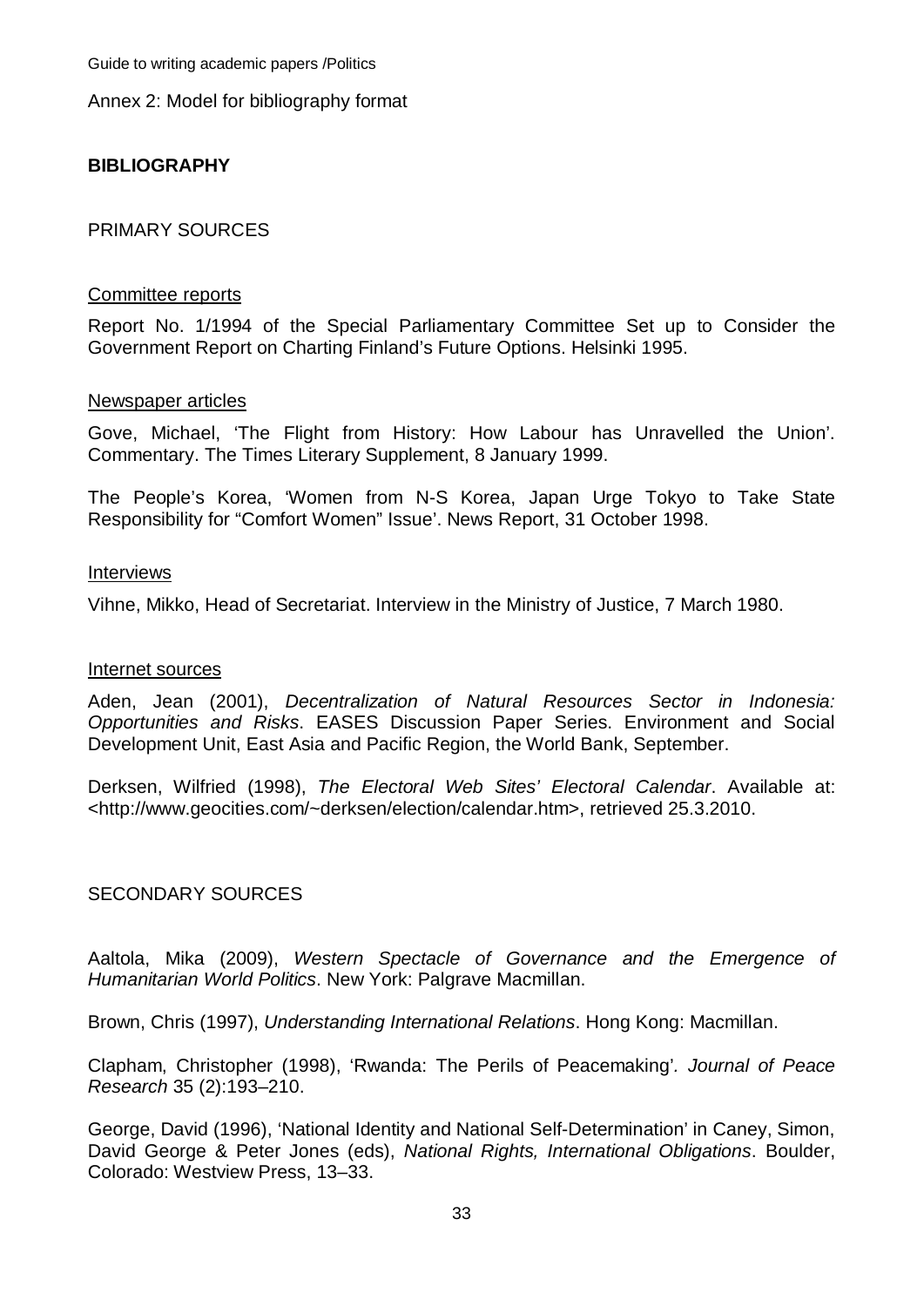Griffin, Keith & Azizur Rahman Khan (1992), *Globalization and the Developing World: An Essay on the International Dimensions of Development in the Post-Cold War Era*. UNRISD Report, 92.3. Geneva: United Nations Research Institute for Social Development

Habermas, Jürgen (1990), *Moral Consciousness and Communicative Action*. Translated by Christian Lenhardt and Shierry Weber Nicholsen. Introduction by Thomas McCarthy. Cambridge: Polity Press.

Hollis, Martin & Steve Smith (1991), *Explaining and Understanding International Relations.* Oxford: Clarendon Press.

Lindberg, Leon N. & Stuart A. Scheingold (1970), *Europe's Would-be Polity. Patterns of Change in the European Community*. Englewood Cliffs, N. J.: Prentice-Hall.

Link, Arthur S. (ed.) (1984), *The Papers of Woodrow Wilson*. Vol. 45: November 11, 1917 – January 15, 1918. Princeton: Princeton University Press.

Mitchell, Christopher & Michael Banks (1996), *Handbook of Conflict Resolution. The Analytical Problem-Solving Approach*. New York: Printer.

Moravcsik, Andrew (1991) 'Negotiating the Single European Act: National Interests and Conventional Statecraft in the European Community'. *International Organization* 45 (1): 651–688.

Pijpers, Alfred A. (1991), 'European Political Cooperation and the Realist Paradigm' in Holland, Martin (ed.), *The Future of European Political Cooperation. Essays on Theory and Practice.* Basingstoke: Macmillan, 8–35.

Robertson, A.H. & J.G. Merrills (1996), *Human Rights in the World. An Introduction to the Study of the International Protection of Human Rights*. Fourth edition. Glasgow: Manchester University Press.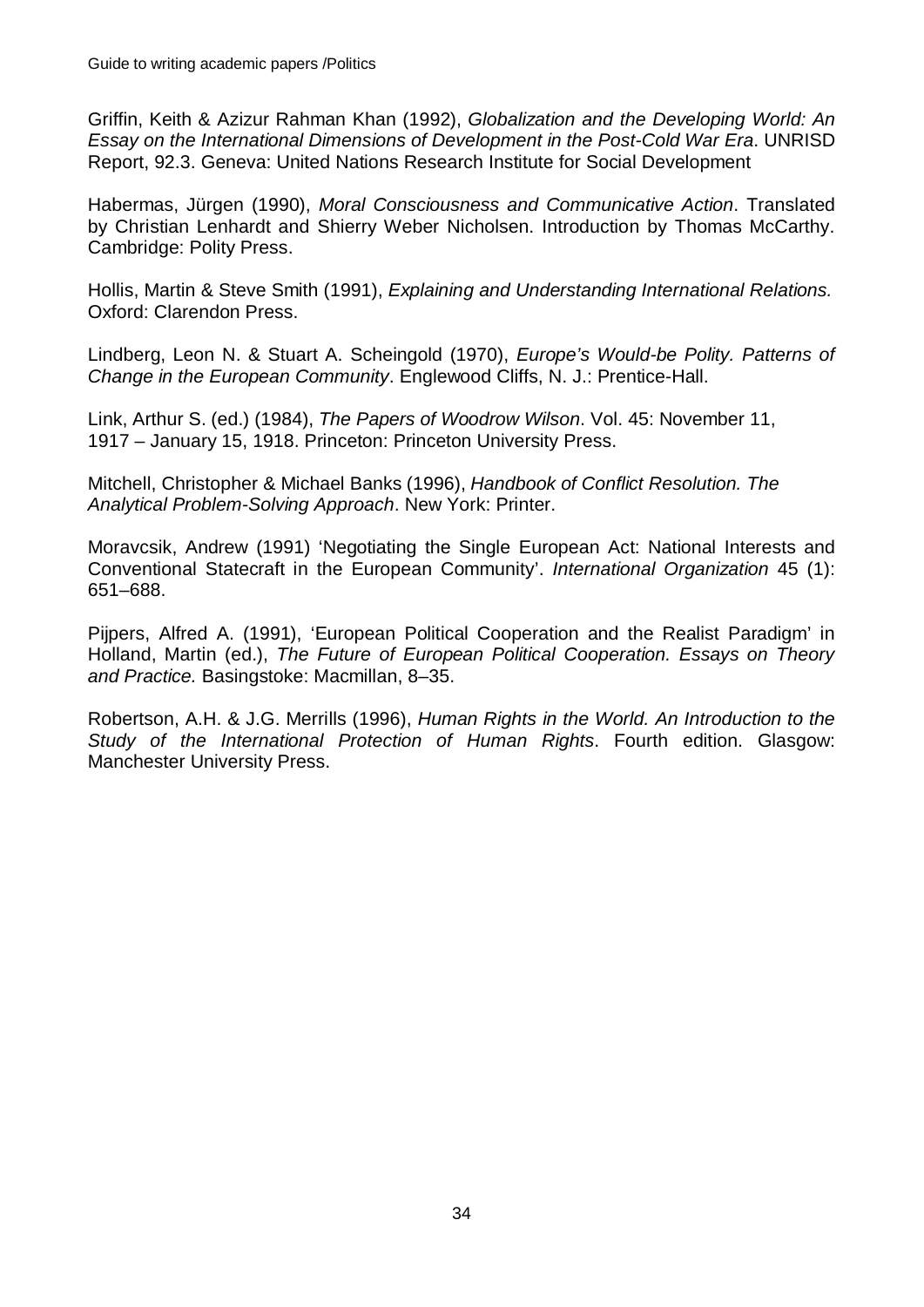Annex 3: Model for abstract page of Master's thesis

Tampere University Faculty of Management and Business Master's Programme in … NAME OF AUTHOR: Title of thesis Master's Thesis, 72 pages, 5 appendices Politics / Political Science / International Relations May 2014

The abstract page is to be placed after the title page. The purpose of the abstract is to summarize the contents of the thesis. The upper part of the abstract page (about 60 mm) consists of the following information:

\_\_\_\_\_\_\_\_\_\_\_\_\_\_\_\_\_\_\_\_\_\_\_\_\_\_\_\_\_\_\_\_\_\_\_\_\_\_\_\_\_\_\_\_\_\_\_\_\_\_\_\_\_\_\_\_\_\_\_\_\_\_\_\_\_\_\_\_\_

- Name of university and school, Master's programme
- Family name and first name(s) of the author (in CAPITAL LETTERS)
- $\bullet$  Title of thesis
- Level of thesis (e.g. Master's thesis, Licentiate thesis) and number of pages and appendices
- Name of discipline
- Month and year of completion

It should be followed by a separating line.

After this bibliographical information, the actual abstract is presented. It must be based on the assumption that the reader has general knowledge of the topic. The reader must be able to understand the abstract without having read the thesis. The sentences in the abstract must be complete – a list of chapter headings is not sufficient. References and quotations must not be used, nor should there be anything in the abstract that does not appear in the thesis. The abstract should be as concise as possible: it is recommended that it does not exceed one single-spaced page (c. 120 to 250 words). On no account should the abstract exceed two pages.

An abstract should contain the following information:

- $\bullet$  Topic of thesis
- Object of study